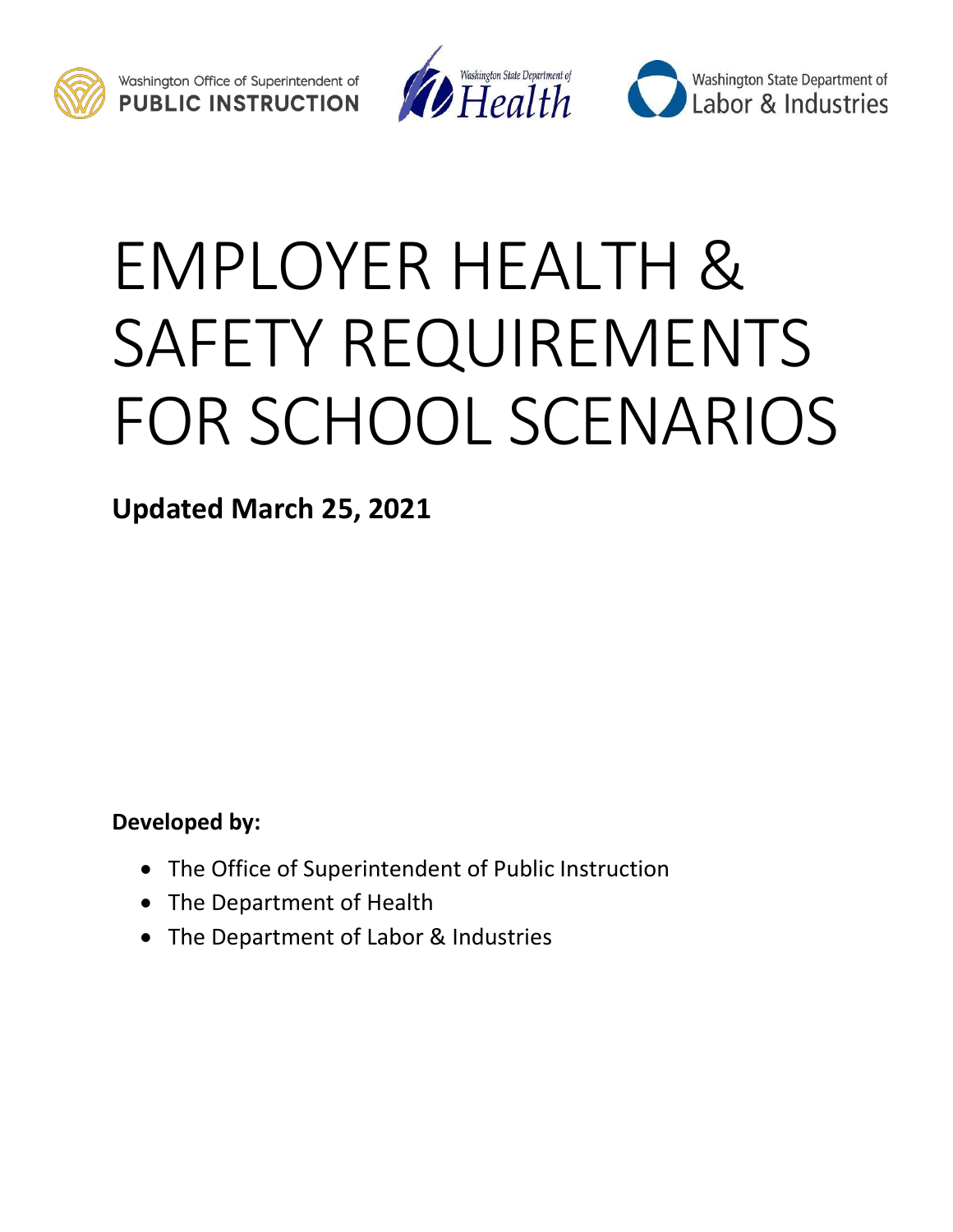# <span id="page-1-0"></span>**ABOUT THIS GUIDANCE**

The following set of rules and guidance for school staff health and safety was developed by representatives from the Office of Superintendent of Public Instruction (OSPI), the Department of Health (DOH), and the Department of Labor & Industries (L&I).

Questions related to personal protective equipment (PPE) or other employment-related requirements should b[e directed to L&I, q](https://lni.wa.gov/safety-health/preventing-injuries-illnesses/request-consultation/)uestions about health requirements should be directed to DOH, and questions about K–12 education requirements should be directed to OSPI.

## Key Points

This guidance clarifies and builds out the worksite safety guidance embedded in the June 2020 reopening guidance (*[Reopening Washington Schools 2020: District Planning Guide](https://www.k12.wa.us/sites/default/files/public/workgroups/Reopening%20Washington%20Schools%202020%20Planning%20Guide.pdf)*).

The U.S[. Centers for Disease Control and Prevention \(CDC\)](https://gcc02.safelinks.protection.outlook.com/?url=https%3A%2F%2Fwww.cdc.gov%2Fcoronavirus%2F2019-ncov%2Fcommunity%2Fschools-childcare%2Fschools.html%3FCDC_AA_refVal%3Dhttps%253A%252F%252Fwww.cdc.gov%252Fcoronavirus%252F2019-ncov%252Fcommunity%252Fschools-childcare%252Fguidance-for-schools.html&data=04%7C01%7Cfelu235%40LNI.WA.GOV%7C8465466d030d4386323708d8ed75de04%7C11d0e217264e400a8ba057dcc127d72d%7C0%7C0%7C637520437773361788%7CUnknown%7CTWFpbGZsb3d8eyJWIjoiMC4wLjAwMDAiLCJQIjoiV2luMzIiLCJBTiI6Ik1haWwiLCJXVCI6Mn0%3D%7C1000&sdata=O5NA71EFZOlOXvM8iVtzlP%2B2SNLgKz5Eu7eHMlWKwRs%3D&reserved=0) and Washington State Department of Health (DOH) recently released updated guidance around physical distancing in schools. The updated guidance, in some instances, is recommending schools can move to at least 3 feet between students where there is universal masking.

Reducing physical distancing requirements for students does not change protections required for staff, which remain at 6 feet of physical distancing. Schools can use other mitigation efforts when strict physical distancing for an employee isn't possible for a specific task. In those circumstances where the task takes more than 10 minutes in an hour, an employer must provide additional prevention measures for the worker. Those can include the use of barriers, masks or respirators that provide a higher level of protection than a cloth face covering, reducing or minimizing the number of people in an enclosed area, and staggered breaks or work start times.

The key points are as follows:

- The overall health risk for the typical K–12 in-person instructional setting is classified as low risk. There are other scenarios in the school setting where the risk level may be higher or lower.
- In low risk situations, staff may wear a cloth face covering.
- In medium risk situations, L&I's long-standing guidance allows for several different protection options, including a face shield with a cloth face mask, a surgical-style mask, a hobby dust mask, a KN95 mask, or a KN90 mask.
- For high risk or extremely high risk situations, an N95 respirator or equivalent should be used. If an employer cannot reasonably obtain an N95 or equivalent, they may use a face shield **plus** an FDAapproved surgical mask, procedural mask, or a KN95 mask until a respirator can be obtained.
- N95 respirators or equivalent protection are only required in high risk or extremely high risk situations.

For all risk levels, different face covering and respirator options are included in L&I's *[Which Mask for Which](https://www.lni.wa.gov/forms-publications/F414-168-000.pdf) [Task?](https://www.lni.wa.gov/forms-publications/F414-168-000.pdf)* document.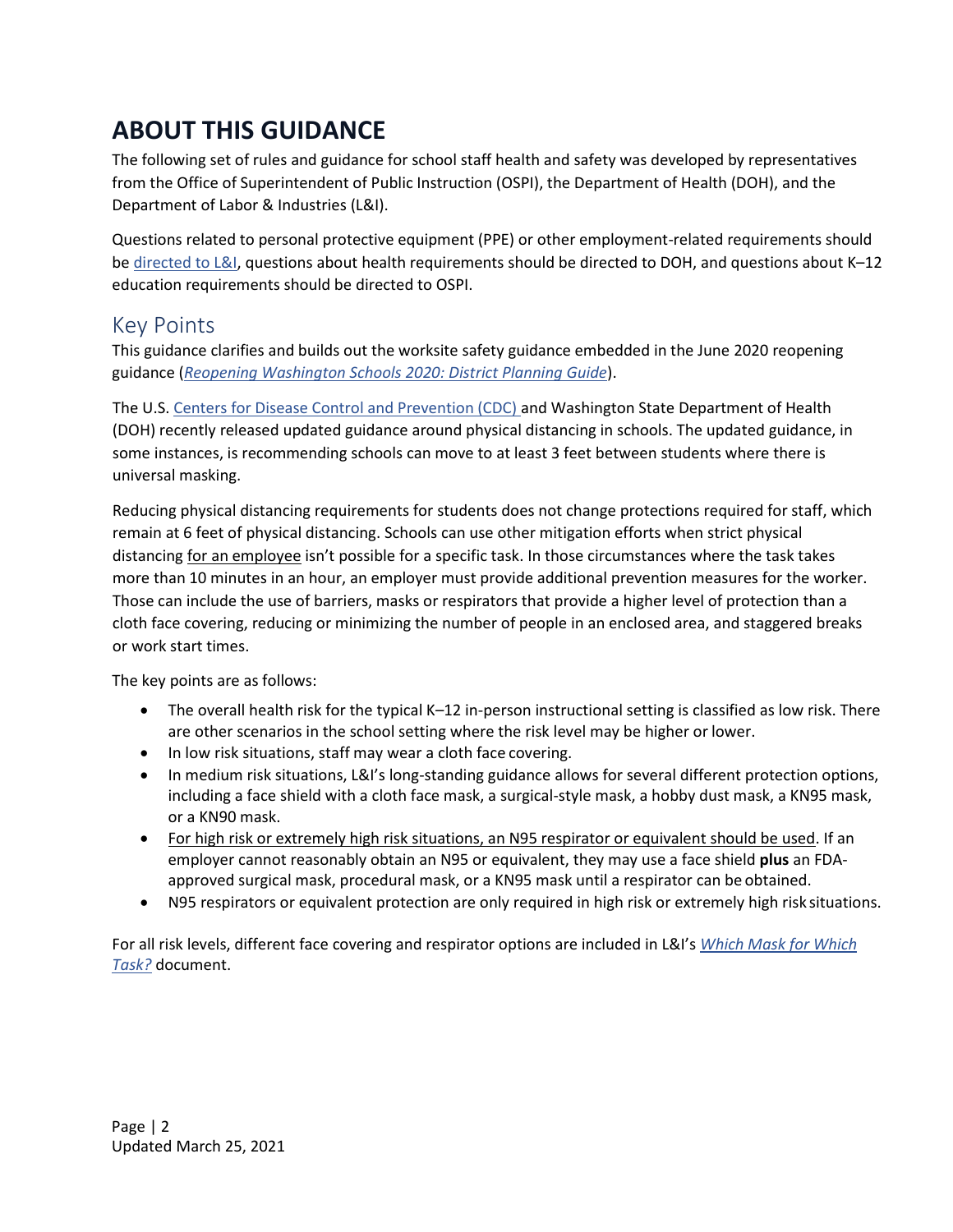# TABLE OF CONTENTS

| Minimum Required Mask or Respiratory Protection for Employees Without Additional Engineering |
|----------------------------------------------------------------------------------------------|
|                                                                                              |
|                                                                                              |
|                                                                                              |
|                                                                                              |
|                                                                                              |
|                                                                                              |
|                                                                                              |
|                                                                                              |
|                                                                                              |
|                                                                                              |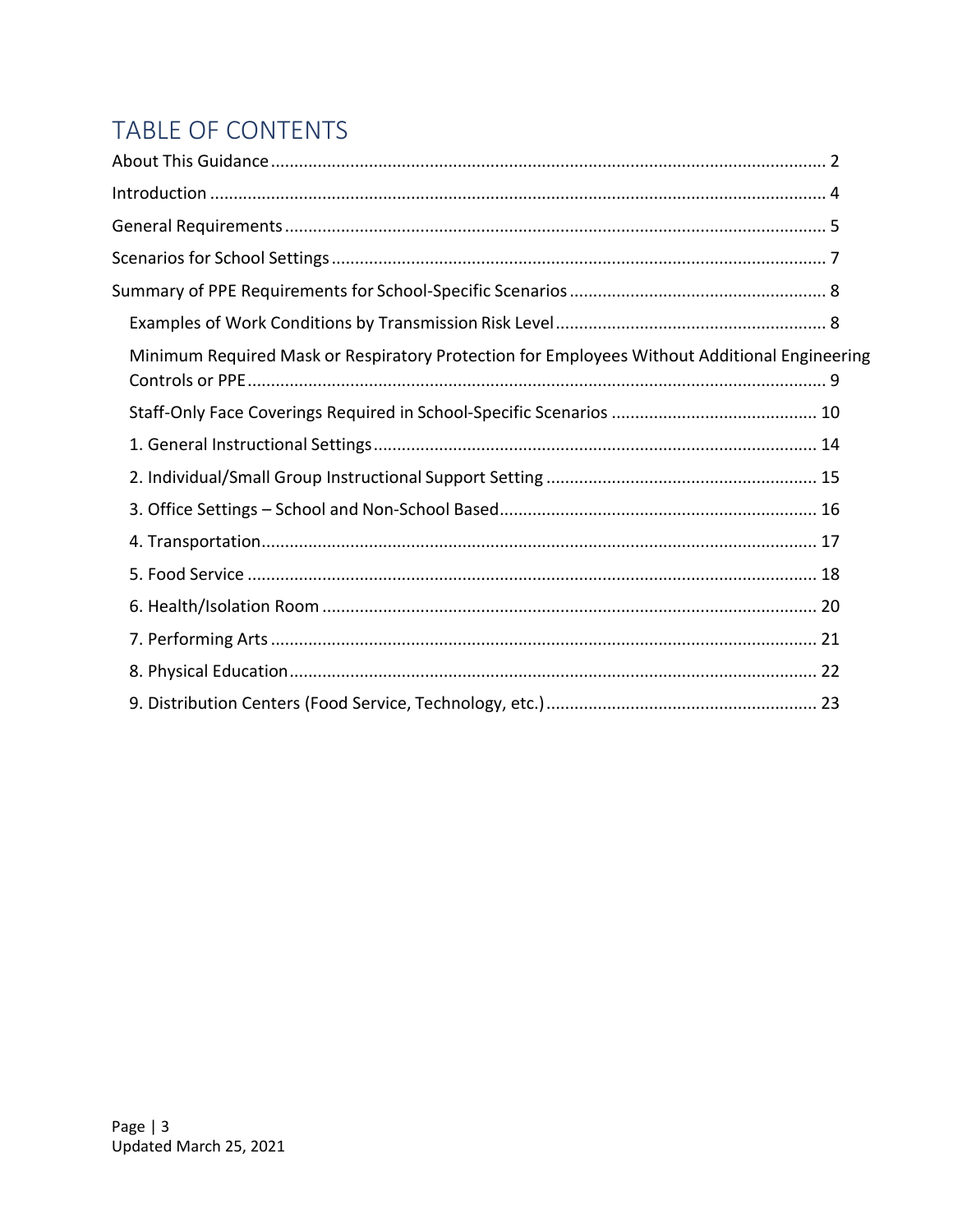# <span id="page-3-0"></span>**INTRODUCTION**

This document provides general guidance to protect employees in common school scenarios under existing conditions. The guidance is intended to aid local school districts and safety officers as they develop required COVID-19 safety plans and procedures. The guidance does not replace local decisions based on specific conditions.

When schools reopen for in-person instruction, they must protect their employees. Required protections may differ based on the specific job duties and occupations. For guidance related to the health and safety requirements for students, please refer to materials developed by the Department of Health, including:

• K–[12 Schools 2020](https://www.doh.wa.gov/Portals/1/Documents/1600/coronavirus/FallGuidanceK-12.pdf)–2021 Guidance

This document focuses on required PPE, assuming other required safeguards such as cleaning and hygiene, and engineering or administrative controls, are present. It is intended to aid school districts for planning purposes only.

Please also consider guidance from the U.S. Centers for Disease Control and Prevention (CDC):

- Operational Strategy for K–[12 Schools through Phased Prevention](https://www.cdc.gov/coronavirus/2019-ncov/community/schools-childcare/operation-strategy.html)
- [Strategies for Protecting K](https://www.cdc.gov/coronavirus/2019-ncov/community/schools-childcare/k-12-staff.html)-12 School Staff from COVID-19
- What is known about the signs and symptoms, [burden, and transmission of SARS-COV-2 among](https://www.cdc.gov/coronavirus/2019-ncov/community/schools-childcare/prepare-safe-return.html#what-is-known) [children?](https://www.cdc.gov/coronavirus/2019-ncov/community/schools-childcare/prepare-safe-return.html#what-is-known)
- Preparing K-[12 School Administrators for a Safe Return to School in Fall](https://www.cdc.gov/coronavirus/2019-ncov/community/schools-childcare/prepare-safe-return.html) 2020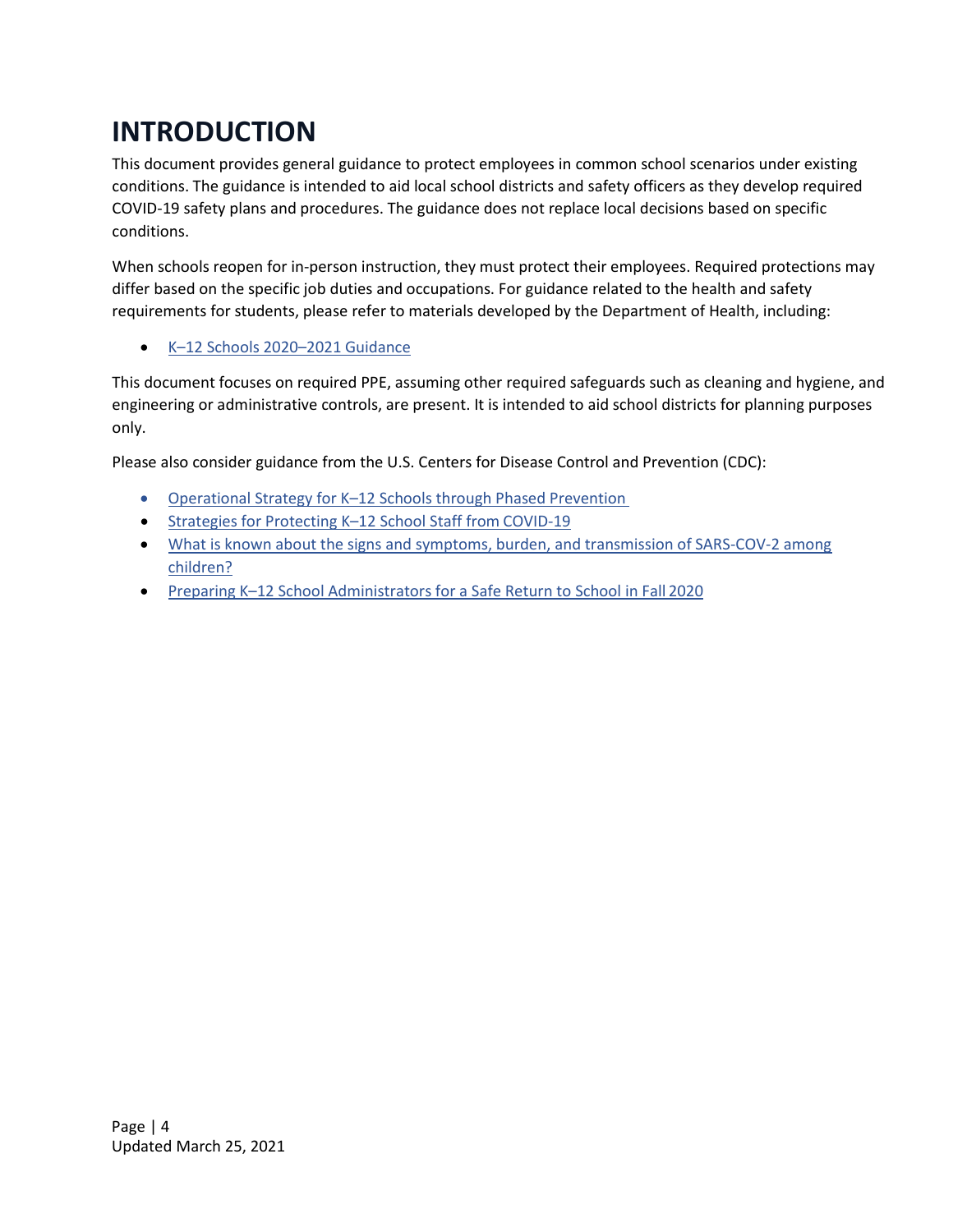# <span id="page-4-0"></span>**GENERAL REQUIREMENTS**

As described in the *[Reopening Washington Schools 2020: District Planning Guide](https://www.k12.wa.us/sites/default/files/public/workgroups/Reopening%20Washington%20Schools%202020%20Planning%20Guide.pdf)*, school districts, like all businesses, have a general obligation to keep a safe and healthy worksite in accordance with state and federal law and safety and health rules for a variety of workplace hazards. An employer's obligations include developing an Accident Prevention Plan (APP), including a Job Hazard Analysis that also includes worker protections from COVID-19, a known workplace hazard.

School districts must comply with the following COVID-19 worksite-specific safety practices as outlined in the Governor's "Healthy Washington - [Roadmap to Recovery](https://www.governor.wa.gov/sites/default/files/proclamations/proc_20-25.12.pdf)" Proclamation 20-25.12, and in accordance with L&I's *[General Requirements](http://www.lni.wa.gov/go/F414-164-000) [and Prevention Ideas for Workplaces](http://www.lni.wa.gov/go/F414-164-000)* and DOH's [Workplace and Employer Resources](http://www.doh.wa.gov/Coronavirus/workplace)  [and Recommendations.](http://www.doh.wa.gov/Coronavirus/workplace)

K–12 employers must specifically ensure operations follow the main L&I COVID-19 requirements to protect workers, including:

- 1. Educate workers in the language they understand best about coronavirus, how to prevent transmission, and the employer's COVID-19 policies.
- 2. Limit capacity in indoor spaces to ensure 6 feet of distance can be kept between all staff and students, or staff and others.
- 3. Maintaining a minimum 6-foot separation is required between all employees and students, or staff and others to the maximum extent feasible. When strict physical distancing is not feasible for a specific task, and takes more than 10 minutes in an hour, the employer is required to provide additional prevention measures, such as use of barriers, masks, or respirators that provide a higher level of protection than a cloth face covering, minimize the number of staff or students in the enclosed areas, and stagger breaks, recesses, and work shift starts.
- 4. Provide (at no cost to employees) and require the wearing of PPE, such as gloves, goggles, face shields, and face masks as appropriate or required for the work activity being performed. Cloth face coverings must be worn by every employee not working alone on the job site unless their exposure dictates a higher level of protection under L&I safety and health rules and guidance.
	- a. Exceptions to this requirement for cloth face coverings include:
		- i. when working alone in an office, vehicle, or at a job site;
		- ii. if the individual is deaf or hard of hearing and is communicating with someone who relies on language cues such as facial markers and expression and mouth movements as a part of communication;
		- iii. if the individual has a medical condition or disability that makes wearing a facial covering inappropriate; or
		- iv. when the job has no in-person interaction.
	- b. For additional details, please refer to:
		- i. L&I's *[Washington Coronavirus Hazard Considerations for Employers \(except COVID-19](http://www.lni.wa.gov/MaskConsiderations) [care in hospitals and clinics\) Face Coverings, Masks, and Respirator Choices](http://www.lni.wa.gov/MaskConsiderations)*document.
		- ii. L&I's *[Which Mask for Which Task?](http://www.lni.wa.gov/go/F414-168-000)* document.
		- iii. Cloth face coverings are described in [Department of Health](http://www.doh.wa.gov/Portals/1/Documents/1600/coronavirus/ClothFacemasks.pdf) guidance.
- 5. Ensure frequent and adequate hand washing with adequate maintenance of supplies. Use disposable

Page | 5 Updated March 25, 2021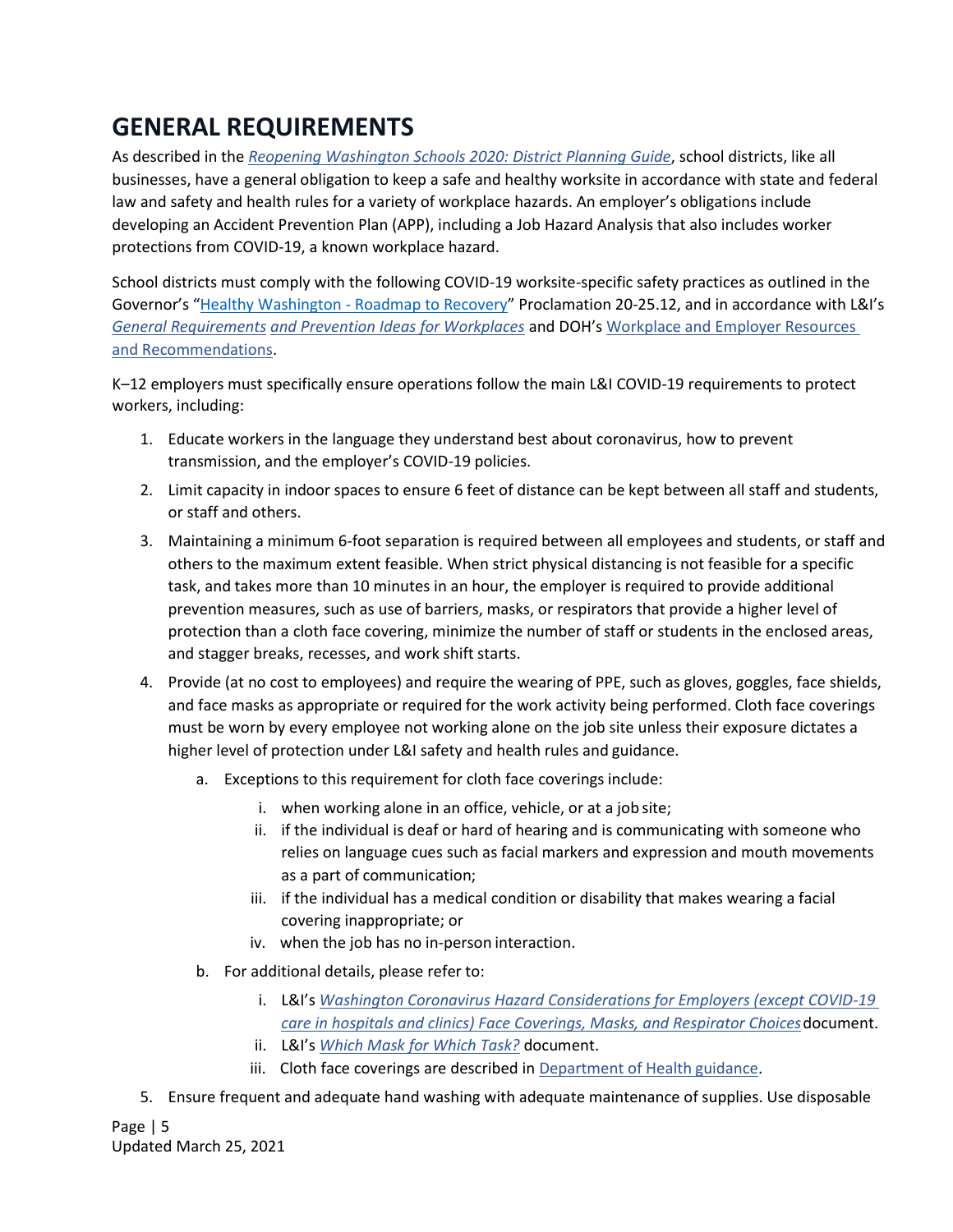gloves where safe and applicable to prevent transmission on tools or other items that are shared.

- 6. Increase the frequency of facility cleaning schedules that includes cleaning and sanitizing with a particular emphasis on commonly touched surfaces – which shall be no less stringent or frequent than what is required by the [Department of Health's fall guidance for K](https://www.doh.wa.gov/Portals/1/Documents/1600/coronavirus/FallGuidanceK-12.pdf)–12 schools.
- 7. Screen employees, students, and any other individual who will be at the school facility for more than 15 minutes, for signs/symptoms of COVID-19 at start of every shift.
- 8. Make sure sick employees and students stay home or immediately go home if they feel or appearsick.
- 9. Cordon off any areas where an employee or student with probable or confirmed COVID-19 illness worked, touched surfaces, etc. until the area and equipment is cleaned and sanitized. Follow the cleaning and sanitizing guidelines established by the Department of Health in their fall K–12 guidance.

A site-specific COVID-19 supervisor shall be designated by the employer at each school and other worksite to monitor the health of employees and enforce the COVID-19 job site safety plan.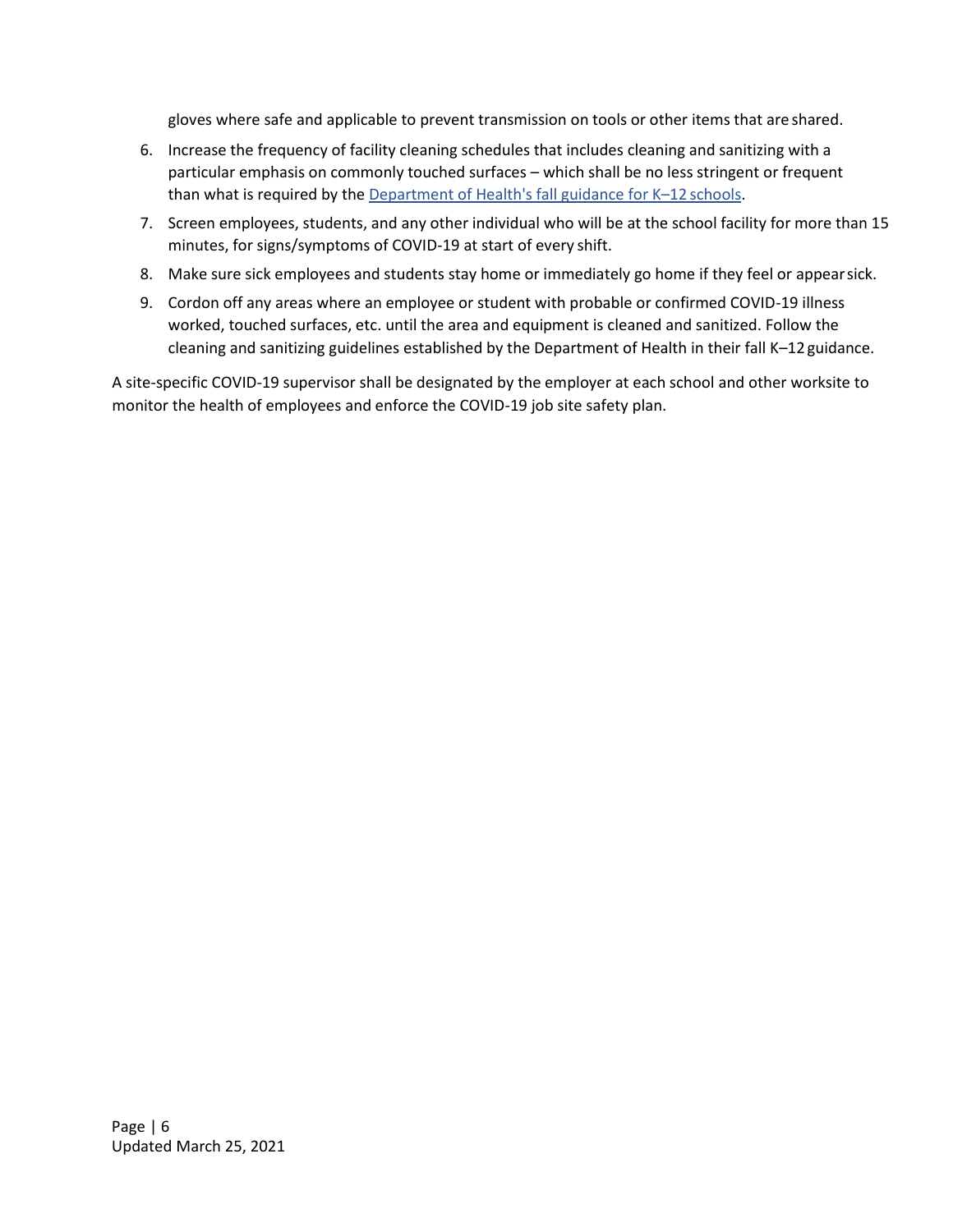# <span id="page-6-0"></span>**SCENARIOS FOR SCHOOL SETTINGS**

The following scenarios are intended as general guidance to aid local school districts and safety officers as they develop required COVID-19 safety plans and procedures. Specific conditions of each work site must be considered when determining workplace protections required for workers. However, these general guidelines should be beneficial for planning and anticipating needed PPE supplies.

#### **Each scenario assumes:**

- The activity is conducted indoors, if not otherwise specified. In general, working outdoors reduces potential exposure to airborne pathogens.
- People who are required to wear a cloth face covering are, indeed, wearing a cloth face covering during any interaction. While protections outlined below are required for workers, they are predicated on the assumption that virus transmission is reduced when non-workers also wear at least a cloth face covering.
- No known positive case of COVID-19 exists in the workplace. When a positive case is identified, that person is immediately removed from the worksite, and the locations where the person had been are cordoned off and sanitized before workers return to the area.
- Exposure time exceeds 15 minutes. In general, longer periods of potential exposure increase the likelihood that a worker is infected. For reference, the June reopening guidance exempts individuals who are on campus less than 15 minutes.
- All required protections including PPE are provided by the employer. These workplace protections work together to protect workers. No single protection is sufficient by itself.
- Required disinfection occurs before work areas are shared. For example, if a school employee moves from one classroom to another, all shared equipment is sanitized before the next employee arrives.
- Additional controls are not present. Where additional barriers, ventilation, distance or other controls are provided, minimum requirements may be reduced further. [Consultative services from the](https://lni.wa.gov/safety-health/preventing-injuries-illnesses/request-consultation/) Department of Labor [& Industries Division of Occupational Safety and Health](https://lni.wa.gov/safety-health/preventing-injuries-illnesses/request-consultation/) are available for districts with specific questions.

In the *[Washington Coronavirus Hazard Considerations for Employers \(except COVID-19 care in hospitals &](https://www.lni.wa.gov/agency/_docs/wacoronavirushazardconsiderationsemployers.pdf) [clinics\)](https://www.lni.wa.gov/agency/_docs/wacoronavirushazardconsiderationsemployers.pdf)*, minimum requirements for face coverings, masks, and respirators are identified based on transmission level. For each scenario below, a risk level is identified, indicating required PPE and some alternatives. Additional alternatives, or combinations of controls and PPE may also be identified through consultation services.

The summary tables on pages 8–11 provide basic PPE requirements in each scenario. However, all additional conditions identified immediately above must also be considered when applying the minimum PPE guidelines summarized in the tables.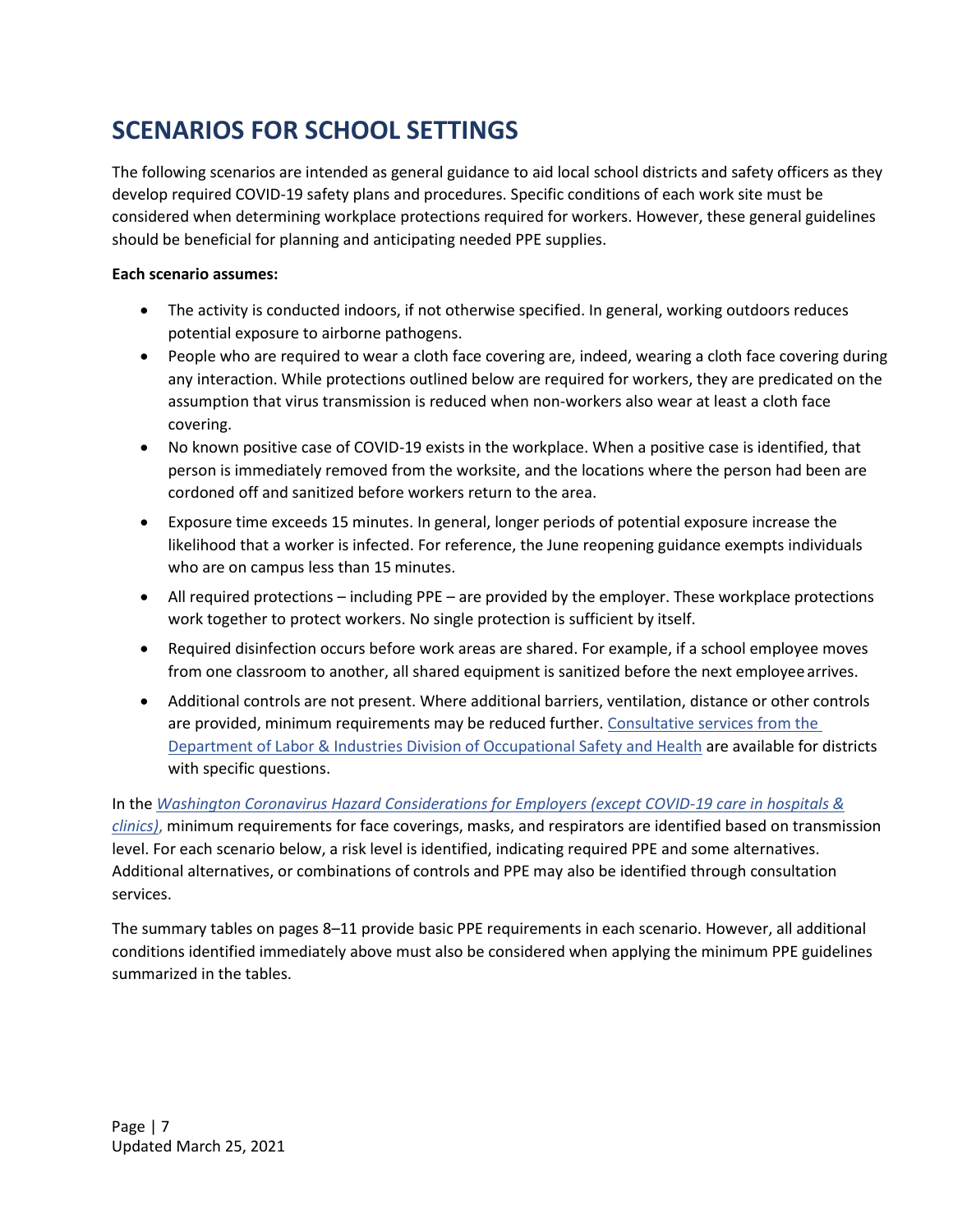# **SUMMARY OF PPE REQUIREMENTS FOR EMPLOYEES IN SCHOOL-SPECIFIC SCENARIOS**

## Examples of Work Conditions by Transmission Risk Level

<span id="page-7-0"></span>

| <b>Negligible Transmission</b><br><b>Risk</b>                                                                                                                                                                                                    | <b>Low Transmission Risk</b>                                                                                                                                                                                                                                                                                                                                                                                                                                                                                  | <b>Medium Transmission</b><br><b>Risk</b>                                                                                                                                                                                                                                                                                                                                                                                                                                                                                                                                              | <b>High Transmission Risk</b>                                                                                                                                                                                                                                                                                                                                                                                                                                                                                                                                                               | <b>Extremely High Transmission</b><br><b>Risk</b>                                                                                                                                                                                                                                                                                                                                                                                                                                                                                      |  |  |  |
|--------------------------------------------------------------------------------------------------------------------------------------------------------------------------------------------------------------------------------------------------|---------------------------------------------------------------------------------------------------------------------------------------------------------------------------------------------------------------------------------------------------------------------------------------------------------------------------------------------------------------------------------------------------------------------------------------------------------------------------------------------------------------|----------------------------------------------------------------------------------------------------------------------------------------------------------------------------------------------------------------------------------------------------------------------------------------------------------------------------------------------------------------------------------------------------------------------------------------------------------------------------------------------------------------------------------------------------------------------------------------|---------------------------------------------------------------------------------------------------------------------------------------------------------------------------------------------------------------------------------------------------------------------------------------------------------------------------------------------------------------------------------------------------------------------------------------------------------------------------------------------------------------------------------------------------------------------------------------------|----------------------------------------------------------------------------------------------------------------------------------------------------------------------------------------------------------------------------------------------------------------------------------------------------------------------------------------------------------------------------------------------------------------------------------------------------------------------------------------------------------------------------------------|--|--|--|
| <b>Health Status of the People Around You:</b>                                                                                                                                                                                                   |                                                                                                                                                                                                                                                                                                                                                                                                                                                                                                               |                                                                                                                                                                                                                                                                                                                                                                                                                                                                                                                                                                                        |                                                                                                                                                                                                                                                                                                                                                                                                                                                                                                                                                                                             |                                                                                                                                                                                                                                                                                                                                                                                                                                                                                                                                        |  |  |  |
| Healthy/Asymptomatic<br>(No COVID-19 Symptoms)                                                                                                                                                                                                   | Healthy/Asymptomatic<br>(No COVID-19 Symptoms)                                                                                                                                                                                                                                                                                                                                                                                                                                                                | <b>Healthy/Asymptomatic</b><br>(No COVID-19 Symptoms)                                                                                                                                                                                                                                                                                                                                                                                                                                                                                                                                  | <b>Healthy/Asymptomatic (No</b><br><b>COVID-19 Symptoms)</b>                                                                                                                                                                                                                                                                                                                                                                                                                                                                                                                                | <b>Probable or Known COVID-19</b><br><b>Source or Direct Human Mouth,</b><br>Nose, or Eye Interactions                                                                                                                                                                                                                                                                                                                                                                                                                                 |  |  |  |
| Worksite with controlled<br>and low public interaction,<br>where at least 6 feet of<br>distance is always<br>maintained and only<br>broken in passing once or<br>twice a day.<br>For example, when<br>working alone in a<br>classroom or office. | Work inside a<br>structure/office where<br>number present allows for<br>at least 6 feet of distance<br>to be easily maintained<br>fulltime and only broken<br>intermittently, in passing,<br>up to several times a day.<br>For example, in the<br>general instructional<br>setting, in office settings<br>with 6 feet of distance<br>between worker(s) or<br>between worker(s) and<br>students, or in food<br>service with 6 feet of<br>distance between<br>worker(s) or between<br>worker(s) and student(s). | Work inside a<br>structure/office where at<br>least 6 feet of distance is<br>mostly maintained, but<br>with job tasks that require<br>sustained several minutes<br>of 6-foot distance broken<br>several times a day<br>without sneeze guards or<br>other mitigations.<br>For example, in an<br>individual/small group<br>instructional setting with 6<br>feet of distance between<br>worker(s) or between<br>worker(s) and student(s)<br>or in transportation<br>settings with 6 feet of<br>distance between<br>worker(s) or between<br>worker(s) and student(s)<br>mostly maintained. | Work in close quarters, such<br>as a multiple-occupancy<br>permit-required confined<br>space or inside a room with<br>10 or more people where at<br>least 6 feet of distance is<br>not maintained between<br>worker(s) or between<br>worker(s) and student(s),<br>and includes job tasks<br>requiring sustained close-<br>together (less than 3 feet<br>apart) work for more than<br>10 minutes in an hour<br>multiple times a day.<br>For example, in different in-<br>person educational settings<br>with sustained close contact<br>or where masks are unable<br>to be worn by students. | Healthcare work involving face-<br>to-face close proximity or<br>potential for coughing or<br>sneezing while working with<br>healthy or asymptomatic people.<br>Potential for droplets of<br>biological material or fluids to<br>become airborne within the<br>breathing zone of the employee.<br>Examples include tonometry<br>during eye exams, visual<br>examination of the oral and nasal<br>cavities, visual examination of<br>the eyes, swab sampling in the<br>mouth or nose.<br>For example, in a health or<br>isolation room. |  |  |  |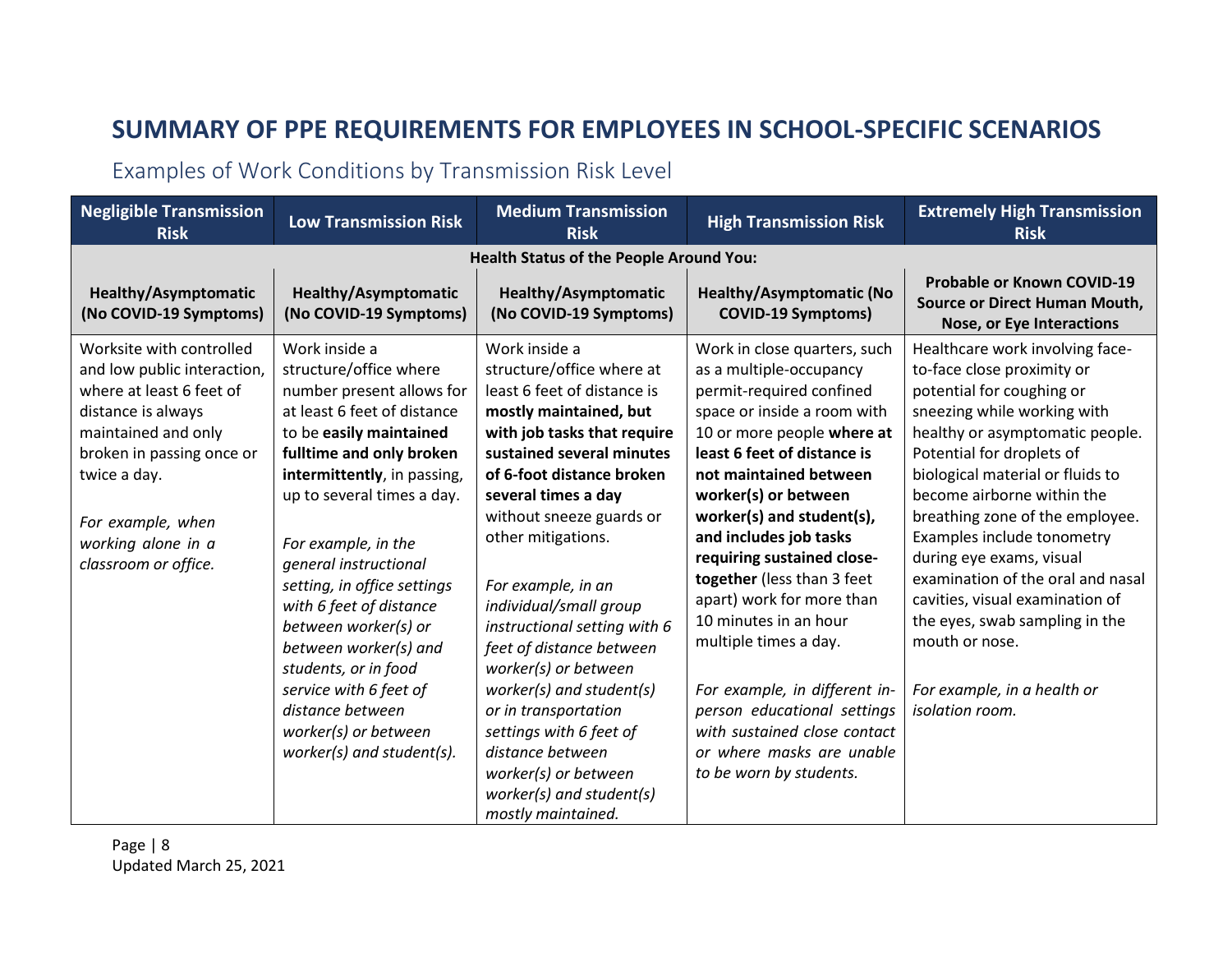## Minimum Required Mask or Respiratory Protection for Employees Without Additional Engineering Controls or PPE

| <b>Negligible</b><br><b>Transmission Risk</b>                                                                                                                                                                                             | <b>Low Transmission</b><br><b>Risk</b>                                                                                                 | <b>Medium</b><br><b>Transmission Risk</b>                                                                                                                                           | <b>High Transmission Risk</b>                                                                                                                                                                                                                                                                                                                                                                                                                                                                                                                                             | <b>Extremely High Transmission</b><br><b>Risk</b>                                                                                                                                                                                                                                                                                                                                                                                                                                                                                                                                  |  |  |
|-------------------------------------------------------------------------------------------------------------------------------------------------------------------------------------------------------------------------------------------|----------------------------------------------------------------------------------------------------------------------------------------|-------------------------------------------------------------------------------------------------------------------------------------------------------------------------------------|---------------------------------------------------------------------------------------------------------------------------------------------------------------------------------------------------------------------------------------------------------------------------------------------------------------------------------------------------------------------------------------------------------------------------------------------------------------------------------------------------------------------------------------------------------------------------|------------------------------------------------------------------------------------------------------------------------------------------------------------------------------------------------------------------------------------------------------------------------------------------------------------------------------------------------------------------------------------------------------------------------------------------------------------------------------------------------------------------------------------------------------------------------------------|--|--|
| <b>Health Status of the People Around You:</b>                                                                                                                                                                                            |                                                                                                                                        |                                                                                                                                                                                     |                                                                                                                                                                                                                                                                                                                                                                                                                                                                                                                                                                           |                                                                                                                                                                                                                                                                                                                                                                                                                                                                                                                                                                                    |  |  |
| <b>Healthy/Asymptomatic</b><br>(No COVID-19<br>Symptoms)                                                                                                                                                                                  | Healthy/Asymptomatic<br>(No COVID-19<br>Symptoms)                                                                                      | <b>Healthy/Asymptomatic</b><br>(No COVID-19<br>Symptoms)                                                                                                                            | <b>Healthy/Asymptomatic (No</b><br><b>COVID-19 Symptoms)</b>                                                                                                                                                                                                                                                                                                                                                                                                                                                                                                              | <b>Probable or Known COVID-19</b><br>Source or Direct Human Mouth,<br><b>Nose, or Eye Interactions</b>                                                                                                                                                                                                                                                                                                                                                                                                                                                                             |  |  |
| Reusable cloth face<br>covering that fully covers<br>mouth and nose except                                                                                                                                                                | Reusable cloth face<br>covering that fully covers<br>the mouth and nose.                                                               | Face shield with a cloth<br>face covering.<br>$-OR-$                                                                                                                                | Elastomeric half- or full-face<br>respirator with particulate filters<br>****                                                                                                                                                                                                                                                                                                                                                                                                                                                                                             | FDA-approved surgical mask or<br>healthcare N95 filtering facepiece<br>respirator****                                                                                                                                                                                                                                                                                                                                                                                                                                                                                              |  |  |
| when working alone in<br>room, vehicle, or on job<br>site. Job has no in-person<br>interaction.<br>A face shield that<br>includes a cloth extension<br>attached to the entire<br>edge of the shield is an<br>acceptable<br>accommodation. | A face shield that<br>includes a cloth extension<br>attached to the entire<br>edge of the shield is an<br>acceptable<br>accommodation. | Non-cloth disposables:<br>dust mask, KN95 or<br>other non-approved<br>foreign-system NIOSH-<br>style filtering facepiece<br>respirators, or non-FDA<br>approved procedure<br>masks. | $-OR-$<br>Powered-air purifying respirator<br>(PAPR) with particulate filter.<br>(Tight-fitting respirators must be<br>fit-tested and the wearer must be<br>clean-shaven. No fit-testing is<br>required for loose fitting systems.)<br>$-OR-$<br>Industrial use N95, R95 or P95 or<br>foreign-system non-NIOSH<br>approved filtering facepiece<br>respirator (or other particulate<br>respirator****).<br>$-OR-$<br>Face shield plus an FDA-approved<br>KN95 mask, surgical mask, dust<br>mask, or procedural mask (if a<br>respirator cannot be reasonably<br>obtained). | $-OR-$<br>Elastomeric respirator with particulate<br>filters.<br>$-OR-$<br>Face shield plus an FDA-approved<br>KN95 mask, surgical mask, dust mask,<br>or procedural mask (if a respirator<br>cannot be reasonably obtained).<br>Tight-fitting respirators must be fit-<br>tested and the wearer must be clean-<br>shaven. Powered-air purifying<br>respirator (PAPR) with particulate<br>filter may be used; no fit testing is<br>required for loose-fitting models.<br>When feasible, people with COVID-19<br>should also wear an FDA-approved<br>surgical N95 or surgical mask. |  |  |

*\*Use a face shield combined with the minimum face covering to lower the risk category where the work or job task allows.*

\*For all risk levels, different face covering and respirator options are included in L&I's *[Which Mask for Which Task?](https://www.lni.wa.gov/forms-publications/F414-168-000.pdf)* document.

Page | 9 Updated March 25, 2021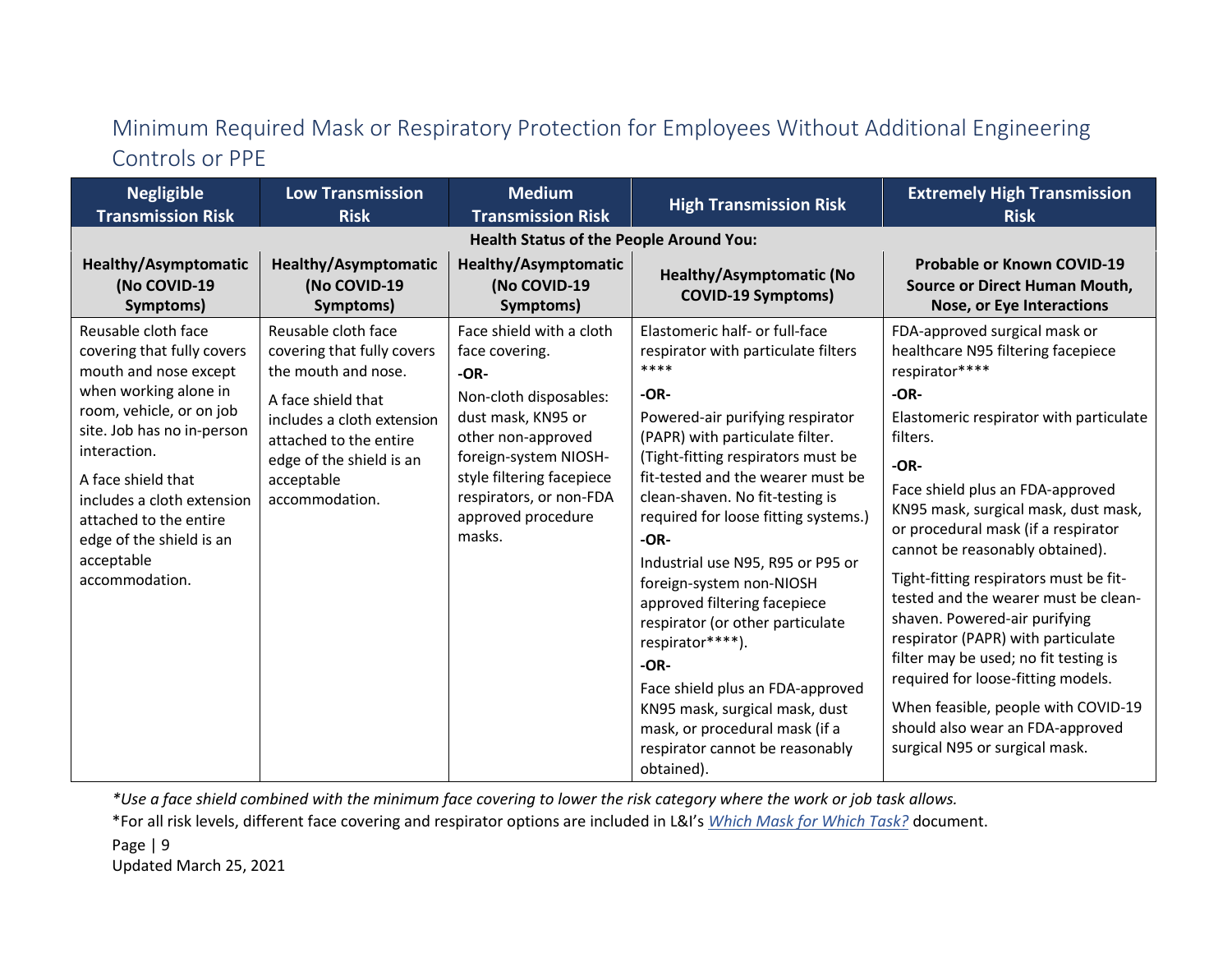| <b>Scenario</b>                                                   | <b>Negligible</b><br><b>Transmission Risk</b>             | <b>Low Transmission</b><br><b>Risk</b>                                                                                | <b>Medium</b><br><b>Transmission Risk</b>                                                                          | <b>High Transmission</b><br><b>Risk</b>                                                                                            | <b>Extremely High</b><br><b>Transmission</b><br><b>Risk</b> |
|-------------------------------------------------------------------|-----------------------------------------------------------|-----------------------------------------------------------------------------------------------------------------------|--------------------------------------------------------------------------------------------------------------------|------------------------------------------------------------------------------------------------------------------------------------|-------------------------------------------------------------|
| In Classroom or                                                   | $X$ – when "working"                                      |                                                                                                                       |                                                                                                                    |                                                                                                                                    |                                                             |
| <b>Office Working</b><br><b>Alone</b>                             | alone," a mask is not<br>required                         |                                                                                                                       |                                                                                                                    |                                                                                                                                    |                                                             |
| <b>General Group</b><br><b>Instructional</b><br><b>Setting</b>    |                                                           | $X$ – with 6 feet of<br>distance between<br>worker(s) and between<br>worker(s) and student(s)<br>easily maintained    |                                                                                                                    |                                                                                                                                    |                                                             |
| Individual/Small<br>Group                                         |                                                           |                                                                                                                       | $X$ – with 6 feet of<br>distance between                                                                           | $X$ – without 6 feet<br>of distance,                                                                                               |                                                             |
| <b>Instructional</b><br><b>Support Setting</b>                    |                                                           |                                                                                                                       | worker(s) and between<br>worker(s) and student(s)                                                                  | sustained close<br>contact* between<br>worker(s) and<br>between worker(s)<br>and student(s)                                        |                                                             |
| Office Settings-<br><b>School and Non-</b><br><b>School-Based</b> | $X$ – when "working"<br>alone," a mask is not<br>required | $X$ – with 6 feet of<br>distance between<br>worker(s) and<br>between worker(s)<br>and student(s)<br>easily maintained |                                                                                                                    | $X - if near$<br>health/isolation<br>room, sustained close<br>contact*                                                             |                                                             |
| <b>Transportation</b><br>(Driver and<br>Staff)                    |                                                           |                                                                                                                       | $X$ – with 6 feet of<br>distance between<br>worker(s) and between<br>worker(s) and student(s)<br>mostly maintained | $X$ – without 6 feet of<br>Distance between<br>worker(s) and<br>between worker(s)<br>and student(s),<br>sustained close<br>contact |                                                             |

# Staff-Only Face Coverings Required in School-Specific Scenarios

Page | 10 Updated March 25, 2021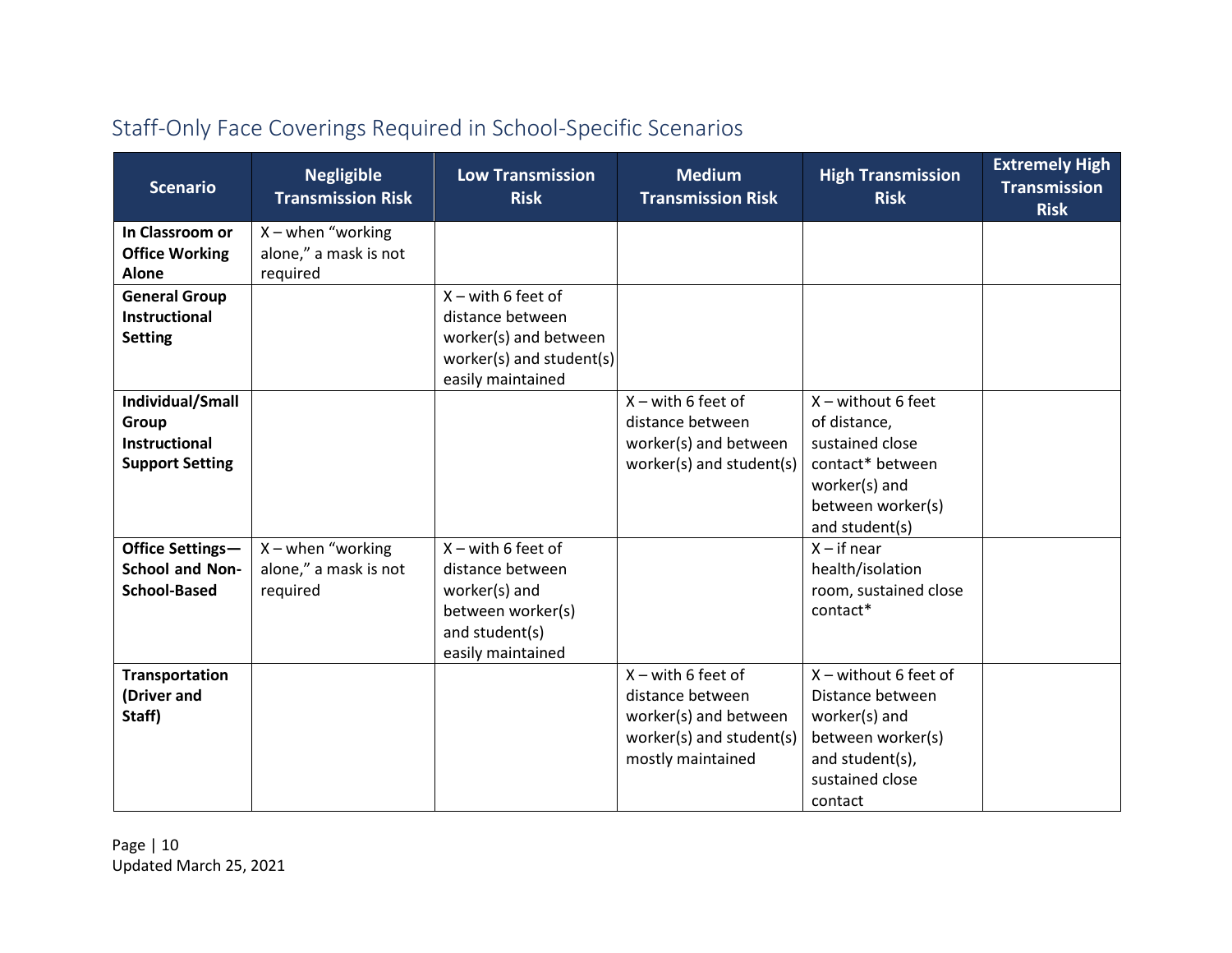| <b>Scenario</b>                                                                                                           | <b>Negligible</b><br><b>Transmission Risk</b> | <b>Low Transmission</b><br><b>Risk</b>                                                                                                                                                           | <b>Medium</b><br><b>Transmission Risk</b>                                                                                                                                                                | <b>High Transmission</b><br><b>Risk</b> | <b>Extremely High</b><br><b>Transmission</b><br><b>Risk</b> |
|---------------------------------------------------------------------------------------------------------------------------|-----------------------------------------------|--------------------------------------------------------------------------------------------------------------------------------------------------------------------------------------------------|----------------------------------------------------------------------------------------------------------------------------------------------------------------------------------------------------------|-----------------------------------------|-------------------------------------------------------------|
| <b>Food Service</b>                                                                                                       |                                               | $X$ – with 6 feet of<br>Distance between<br>worker(s) and between<br>worker(s) and student(s)<br>easily maintained                                                                               | $X$ – with 6 feet of<br>distance between<br>worker(s) and between<br>worker(s) and<br>student(s) mostly<br>maintained                                                                                    |                                         |                                                             |
| Health/Isolation<br>Room*                                                                                                 |                                               |                                                                                                                                                                                                  |                                                                                                                                                                                                          |                                         | $X$ – whether<br>nurse or other<br>staff*                   |
| Band**<br>(requirements for<br>teacher/staff<br>only. All others<br>refer to Theater<br>and Performing<br>Arts guidance)  | $X$ – remote instruction                      | $X - classroom$<br>instruction with 6-foot<br>distancing between<br>worker(s) and<br>between worker(s)<br>and student(s)<br>without instruments.                                                 | $X$ – group size and time<br>limit, where applicable,<br>consistent with current<br>phase; with 6 feet of<br>distance between<br>worker(s) and between<br>worker(s) and student(s)<br>mostly maintained. |                                         |                                                             |
| Choir**<br>(requirements for<br>teacher/staff<br>only. All others<br>refer to Theater<br>and Performing<br>Arts guidance) | $X$ – remote instruction                      | $X - classroom$<br>instruction with 6-foot<br>distancing between<br>worker(s) and<br>between worker(s)<br>and student(s) and<br>activities using<br>conversational voice<br>levels, not singing. | $X$ – group size and time<br>limit, where applicable,<br>consistent with current<br>phase; with 6 feet of<br>distance between<br>worker(s) and between<br>worker(s) and student(s)<br>mostly maintained. |                                         |                                                             |
| Drama, Theater,<br>Dance,<br>Movement,<br>Speech,<br>Debate**<br>(requirements for                                        | $X$ – remote instruction                      | $X - classroom$<br>instruction with 6-foot<br>distancing between<br>worker(s) and<br>between worker(s)<br>and student(s) and                                                                     | $X$ – with 6 feet of<br>distance between<br>worker(s) and between<br>worker(s) and student(s)<br>mostly maintained.                                                                                      |                                         |                                                             |

Page | 11 Updated March 25, 2021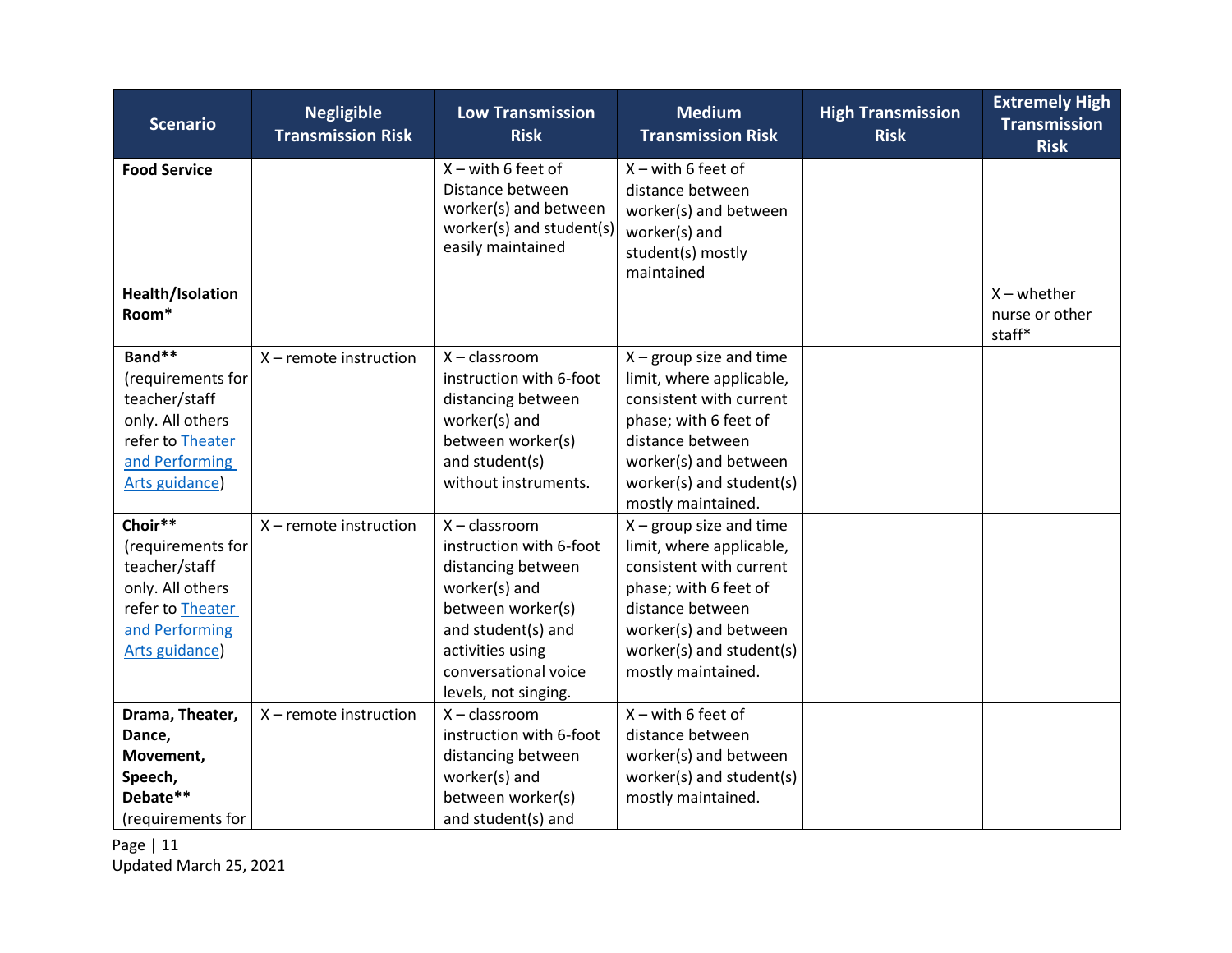| <b>Scenario</b>                     | <b>Negligible</b><br><b>Transmission Risk</b> | <b>Low Transmission</b><br><b>Risk</b> | <b>Medium</b><br><b>Transmission Risk</b> | <b>High Transmission</b><br><b>Risk</b> | <b>Extremely High</b><br><b>Transmission</b><br><b>Risk</b> |
|-------------------------------------|-----------------------------------------------|----------------------------------------|-------------------------------------------|-----------------------------------------|-------------------------------------------------------------|
| teacher/staff only.                 |                                               | activities using                       |                                           |                                         |                                                             |
| All others refer to                 |                                               | conversational voice                   |                                           |                                         |                                                             |
| <b>Theater and</b>                  |                                               | levels.                                |                                           |                                         |                                                             |
| <b>Performing Arts</b><br>guidance) |                                               |                                        |                                           |                                         |                                                             |
| <b>Physical</b>                     |                                               | $X$ – with 6 feet of                   |                                           |                                         |                                                             |
| <b>Education</b>                    |                                               | distance between                       |                                           |                                         |                                                             |
| (Outdoor)                           |                                               | worker(s) and                          |                                           |                                         |                                                             |
|                                     |                                               | between worker(s)                      |                                           |                                         |                                                             |
|                                     |                                               | and student(s); cloth                  |                                           |                                         |                                                             |
|                                     |                                               | face covering worn at                  |                                           |                                         |                                                             |
|                                     |                                               | all times.                             |                                           |                                         |                                                             |
| <b>Physical</b>                     |                                               |                                        | $X$ – with 6 feet of                      |                                         |                                                             |
| <b>Education</b>                    |                                               |                                        | distance between                          |                                         |                                                             |
| (Indoor)                            |                                               |                                        | worker(s) and between<br>worker(s) and    |                                         |                                                             |
|                                     |                                               |                                        | student(s) mostly                         |                                         |                                                             |
|                                     |                                               |                                        | maintained; cloth face                    |                                         |                                                             |
|                                     |                                               |                                        | covering worn at all                      |                                         |                                                             |
|                                     |                                               |                                        | times                                     |                                         |                                                             |
| <b>Distribution</b>                 |                                               | $X$ – with 6 feet of                   | $X$ – without 6 feet of                   |                                         |                                                             |
| <b>Centers</b>                      |                                               | distance between                       | distance between                          |                                         |                                                             |
|                                     |                                               | worker(s) and between                  | worker(s) and between                     |                                         |                                                             |
|                                     |                                               | worker(s) and                          | worker(s) and student(s)                  |                                         |                                                             |
|                                     |                                               | student(s) easily                      |                                           |                                         |                                                             |
|                                     |                                               | maintained                             |                                           |                                         |                                                             |

#### **\*Additional PPE is required as indicated.**

\*\*Please see the state's [Theater and Performing Arts guidance](https://www.governor.wa.gov/sites/default/files/COVID19%20Performing%20Arts%20Theater%20Sector%20Guidance.pdf) for the most up-to-date guidance for band, choir, drama, and the other performing arts.

Page | 12 Updated March 25, 2021 If an employer cannot reasonably obtain a NIOSH-approved N95 or equivalent for their employees who perform work tasks (not including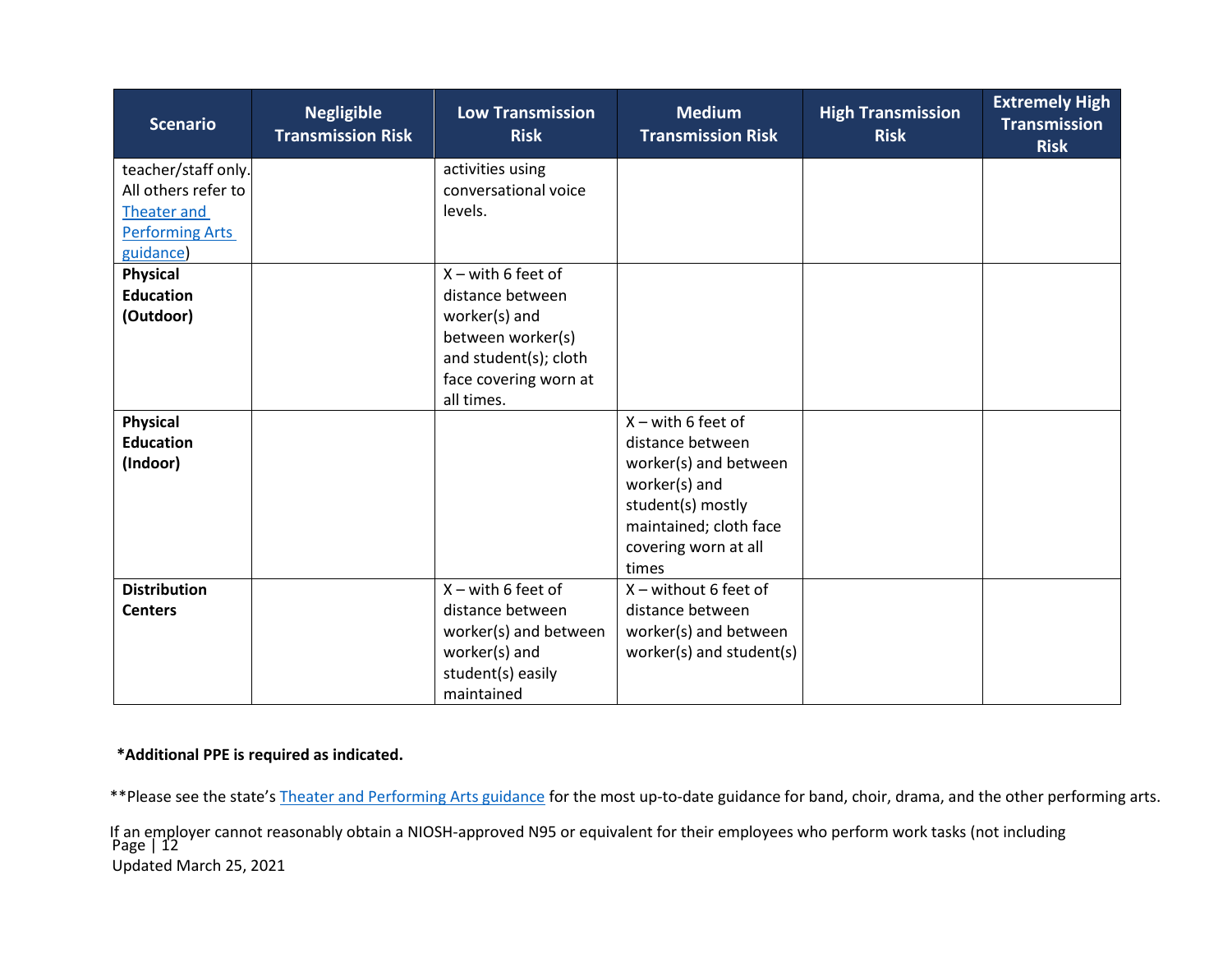<span id="page-12-0"></span>aerosolizing procedures) that require one, they may utilize a face shield and an approved KN95 mask, dust mask, or procedural mask until a respirator can be obtained. The employer must show that they are attempting to procure the appropriate PPE (for example, through a standing order that cannot be filled).

Page | 13 Updated March 25, 2021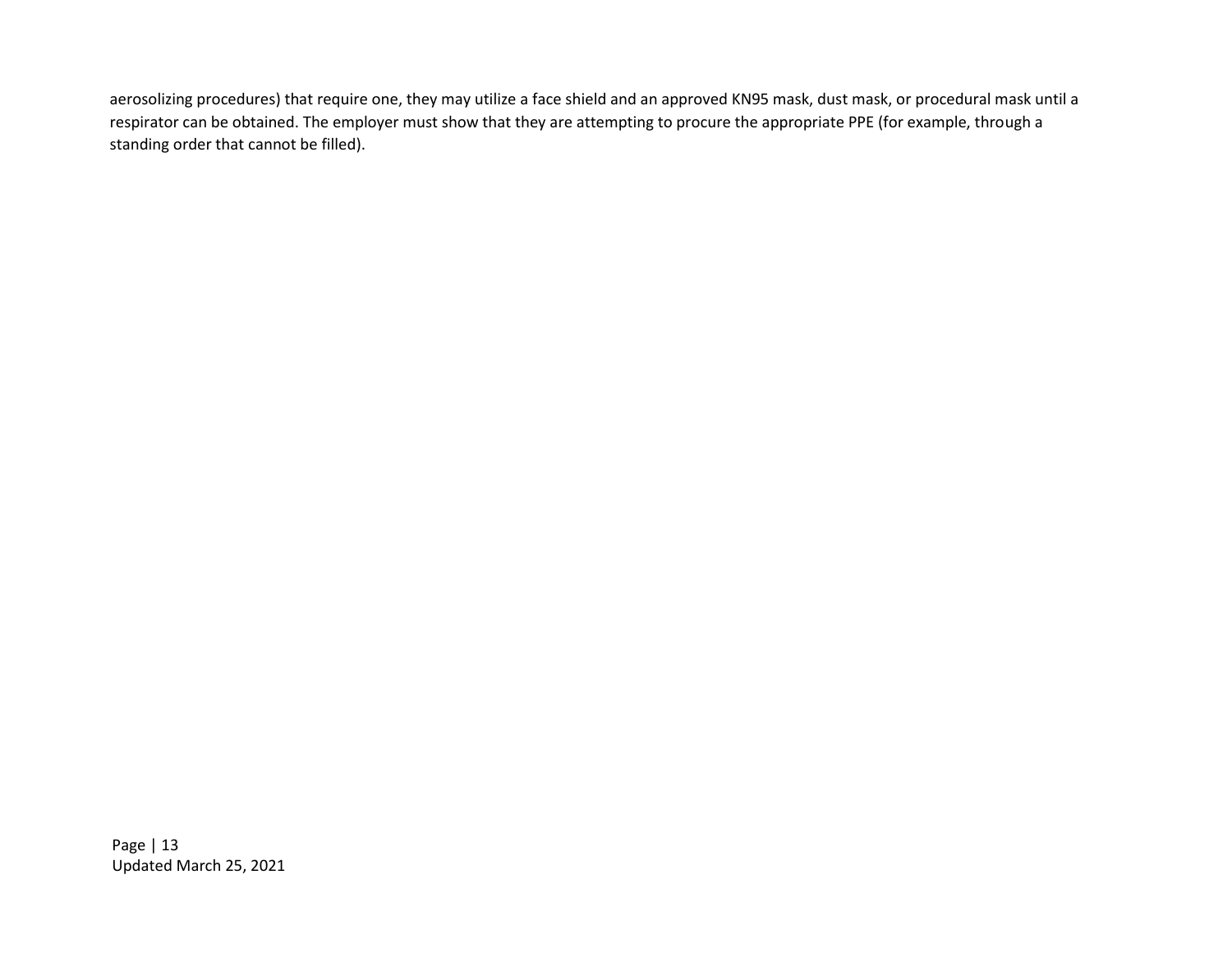## 1. General Instructional Settings

General instructional settings are the most common settings in schools. This is a typical 900-square-foot classroom with a planned number of students present, allowing for 6 feet of physical distancing between worker(s) and between worker(s) and student(s) and additional recommended health and safety measures as outlined by the Department of Health.

School employees working from their classroom workstation with students present would be at low risk level, where at least 6 feet of distance between worker(s) and between worker(s) and student(s) is **easily maintained full time** and only **broken intermittently**, in passing, up to several times a day.

#### **This low risk environment requires:**

- Reusable cloth face coverings that fully covers the mouth and nose.
- Tools are not shared or are sanitized between different users.

However, there are some situations that may require a different level of protection, depending on specific job tasks. For example, school employees working from their classroom workstation with no one else (students or staff) present are considered to be "working alone" and, therefore, not required to wear a cloth face covering.

When leaving the classroom or if being joined by any other person, employees must wear a cloth face covering or face shield that includes a cloth extension attached to the entire edge of the shield.

Where possible, a cohort model is used to reduce potential exposure. According to the CDC's guidance Preparing K–[12 School Administrators for a Safe Return to School in Fall 2020,](https://www.cdc.gov/coronavirus/2019-ncov/community/schools-childcare/prepare-safe-return.html) updated August 24, 2020:

Cohorting is a new term for a strategy that schools may use to limit contact between students and staff as part of their efforts to limit transmission of SARS-CoV-2 (the virus that causes COVID-19). These strategies work by keeping groups of students – and sometimes staff – together over the course of a pre-determined period of time. Ideally, the students and staff within a cohort will only have physical proximity with others in the same cohort.

This practice may help prevent the spread of COVID-19 by limiting cross-over of students and school employees to the extent possible, thus:

- Decreasing opportunities for exposure or transmission of SARS-CoV-2
- Reducing contact with shared surfaces
- Facilitating more efficient contact tracing in the event of a positive case
- Allowing for targeted testing, quarantine, and/or isolation of a single cohort instead of schoolwide measures in the event of a positive case or cluster of cases

Cohorting strategies are common practice in many elementary schools across the United States. Many elementary school students have the same school employees and classmates during the entire school year. Implementation of this strategy varies, depending on setting and resources. For example, schools may:

- Keep cohorts together in one classroom, and have employees rotate between rooms.
- Alternate cohorts by days or weeks, with cohorts assigned to specific days or weeks.

Page | 14 Updated March 25, 2021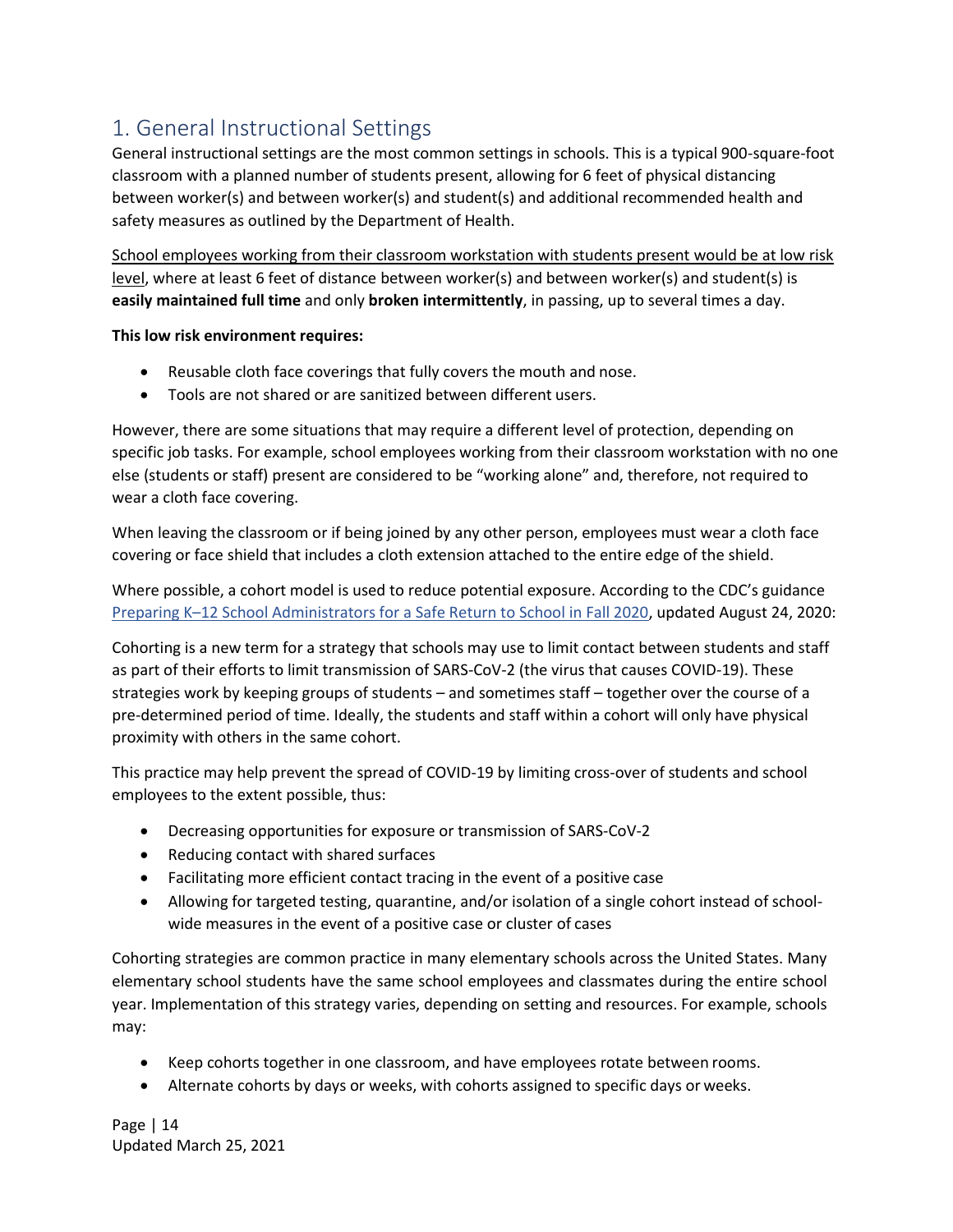• Adopt a hybrid approach, with some cohorts assigned to in-person learning and others assigned to remote learning.

Evidence of the impact of cohorting on the spread of COVID-19 is limited. Some evidence from other viral disease outbreaks and school reopenings in international settings suggests that cohorting may be an important tool for mitigating the spread of COVID-19. However, it is essential to note that those studies were conducted in very different contexts, in communities with lower transmission levels.

## <span id="page-14-0"></span>2. Individual/Small Group Instructional Support Setting

Individual instructional settings include situations when work occurs inside a classroom or office where at least 6 feet of distance **is mostly maintained** between worker(s) and between worker(s) and student(s)**,** but with job tasks that **require sustained** several minutes of 6-foot distance broken several times a day without sneeze guards or other mitigations.

Examples may include:

- Working with students with disabilities or other students needing one-to-one support
- Speech language, behavioral support, or articulation therapy

A school employee working in an individual or small group instructional support setting would generally be considered medium transmission risk.

#### **Medium transmission risk requires:**

- A minimum of 6 feet of distance between worker(s) and between worker(s) and student(s) is maintained in most interactions.
- Students wear at least a cloth face covering.
- Employees wear at least a face shield with a cloth face covering **OR** non-cloth disposable dust mask, KN95 or other non-approved, foreign-system NIOSH-style filtering facepiece respirator, or non-FDA approved procedure mask.

When working in close proximity with someone who may not be able to consistently wear at least a cloth face covering, best practices also include:

- Wearing a disposable gown that is discarded after each close interaction.
- Frequent hand washing and reminders to not touch face.

In addition, and while it is likely the exception, there may be job tasks that require sustained close contact with students. For those job tasks, a school employee may be considered high transmission risk where at least 6 feet of distance between worker(s) and between worker(s) and student(s) **is not maintained,** and includes tasks **requiring sustained** close- together (less than 3 feet apart) work for more than 10 minutes in an hour multiple times a day.

In these situations:

• School employees wear at least industrial use N95, R95, or P95 or foreign-system non-NIOSH approved filtering facepiece respirator (or other particulate respirator**\*\*\*\***). If an employer cannot reasonably obtain an approved filtering facepiece respirator, then a face shield **plus** an FDA-approved KN95 mask, dust mask, or procedural mask is an acceptable alternative.

Page | 15 Updated March 25, 2021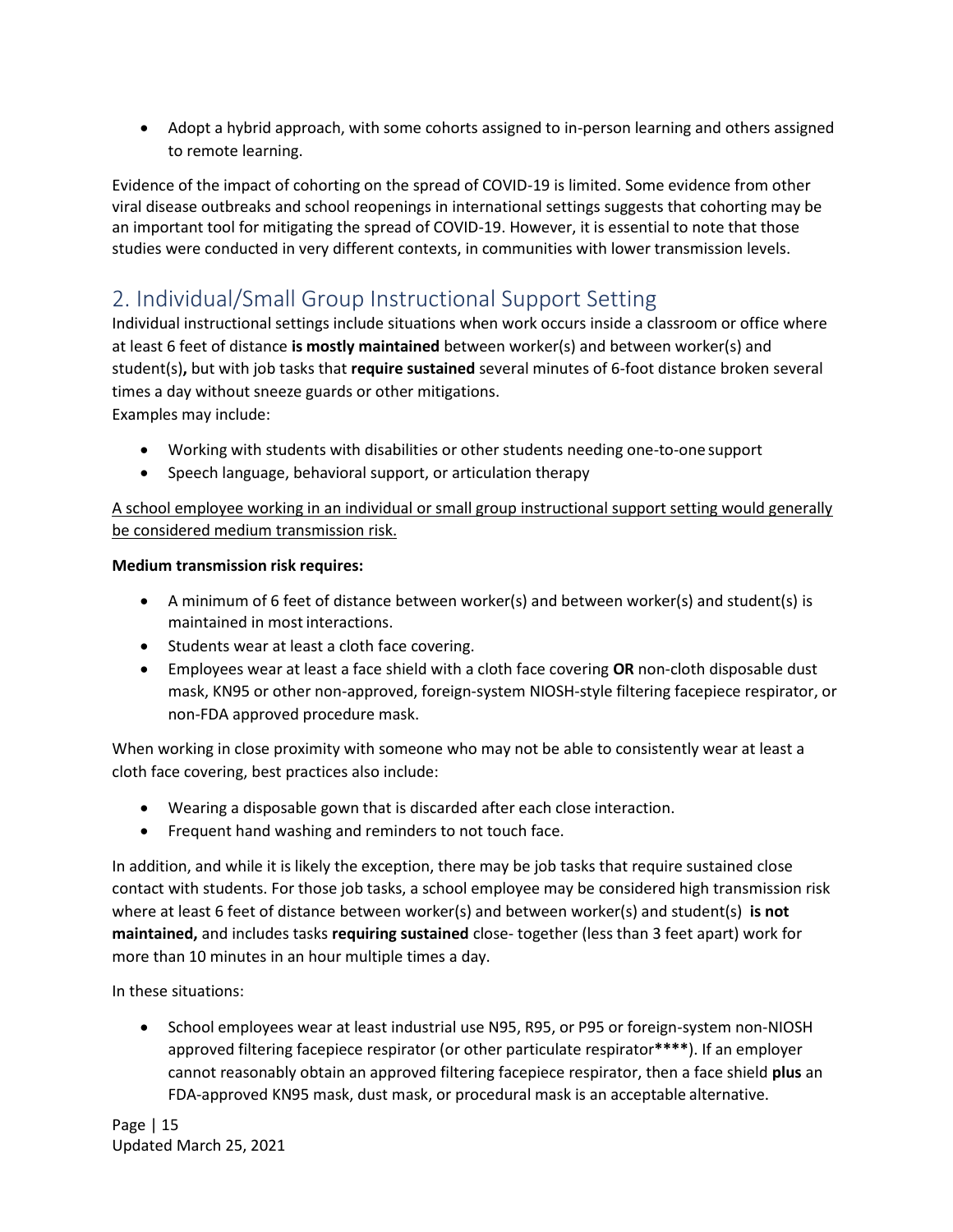<span id="page-15-0"></span>• Respirator use that is required must comply with existing respirator rules, including medical surveillance, fit testing, training, and a written program. Written Respiratory Protection Program templates can be found on L&I's website.

## 3. Office Settings – School and Non-School Based

Like other office settings, school and non-school-based office settings could include situations where workers are "working alone" and also potential interactions with students and other staff on a daily basis. Non-school-based office settings *may* include short interactions with families and students for specific staff, but primarily the settings would only include other staff members working in the same school buildings.

When a worker in a school-based office setting is expected to interact with others but maintains 6 feet of distance between worker(s) and between worker(s) and student(s), it would be considered a negligible transmission risk, requiring at least a cloth face covering. This may include situations where more than one worker is in an office space without petitions or doors, or students or other staff may enter the space.

Where an office worker is working alone, with no expectation of human interaction, a cloth face covering is not required. A person is considered to be working alone when they're isolated from interaction with other people and have little or no expectation of in-person interruption. How often a worker is able to work alone throughout the day may vary.

Examples of working alone include:

- A person by themselves inside an office with four walls and a door.
- A lone worker inside a cubicle with four walls (one with an opening for an entryway) that are high enough to block the breathing zone of anyone walking by, and whose work activity willnot require anyone to come inside of the cubicle. Cubicle walls or other barriers may include plexiglass or other non-porous materials.

Staff working in an office with students present would be at low risk level, where a distance of at least 6 feet between worker(s) and between worker(s) and student(s) is **easily maintained fulltime** and only broken intermittently in passing up to several times a day.

It would require:

- A reusable cloth face covering that fully covers the mouth and nose.
- Tools are not shared or are sanitized between different users.

Office staff who are working with students in the health or isolation room where known or suspected cases of COVID-19 may be present, and where at least 6 feet of distance between worker(s) and between worker(s) and student(s) is maintained may be considered high transmission risk, requiring at least Industrial use N95, R95 or P95 or foreign-system non-NIOSH approved filtering facepiece respirator (or other particulate respirator**\*\*\*\***) or surgical mask. If an employer cannot reasonably obtain an N95 or equivalent, they may use a face shield **plus** an FDA- approved surgical mask, procedural mask, or a KN95 mask.

Page | 16 Updated March 25, 2021 If their duties include working directly (within 3 feet) with these students, particularly students not able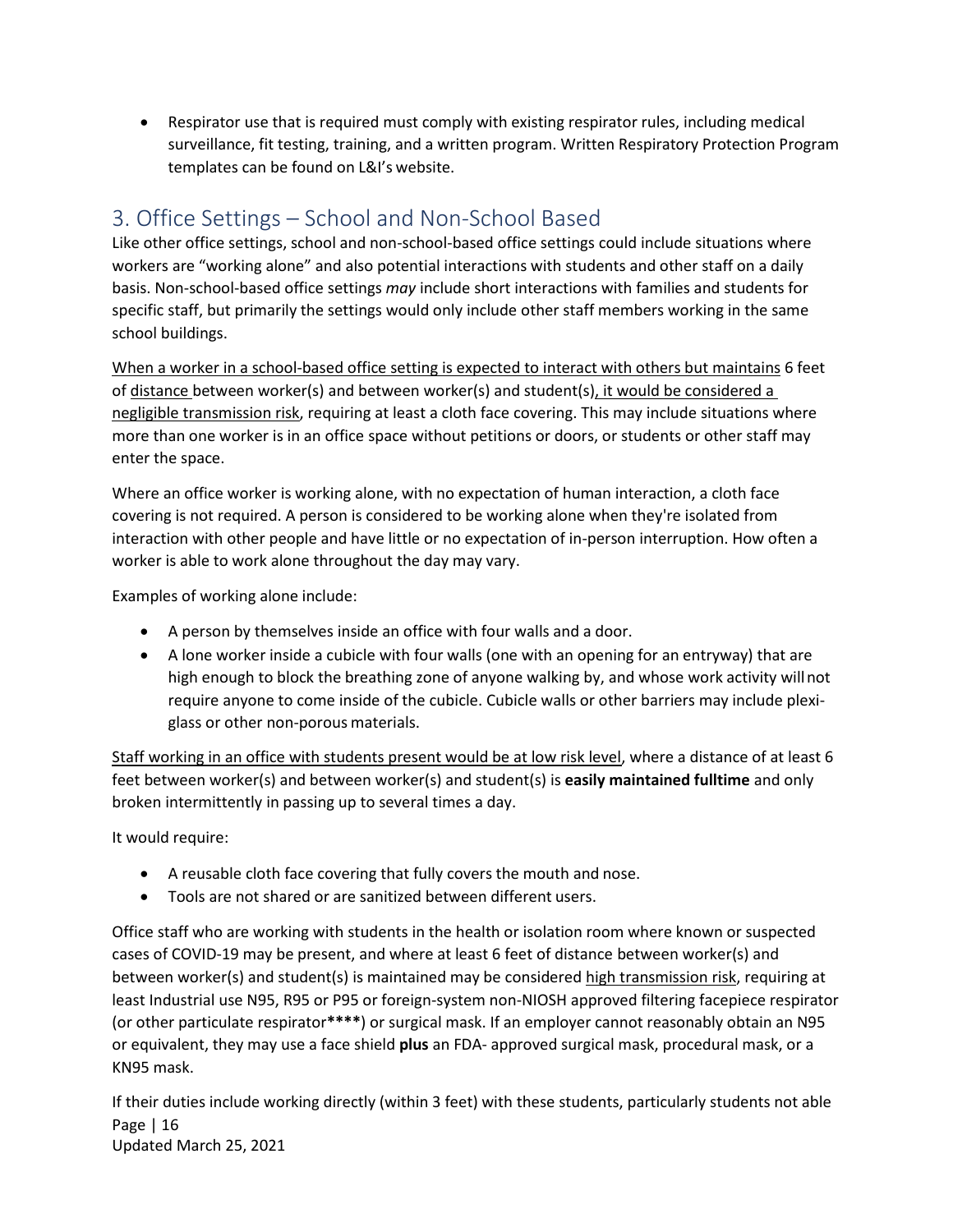to wear a mask, a respirator is required. See section 6, Health/Isolation Room minimum requirements.

When working in close proximity with someone who may not be able to consistently wear at least a cloth face covering, best practices may also include:

- Wearing a disposable gown that is discarded after each close interaction.
- Frequent hand washing and reminders to not touch face.

## <span id="page-16-0"></span>4. Transportation

Student transportation may include many different sizes of buses and numbers of students. Students boarding the bus may be screened prior to boarding to take temperatures and observe symptoms. (If screening is done, it is performed by additional staff at the pick-up spot.) Windows should remain open to increase ventilation whenever possible.

A driver or other staff working to transport students would be considered medium transmission risk, requiring they:

- Wear non-cloth disposables, such as dust masks, KN95 or other non-approved foreign-system NIOSH-style filtering facepiece respirators, or non-FDA approved procedure masks
- **-OR-**
- Wear a face shield with a cloth face covering.

Also, consider leaving seats open near the driver to reduce exposure.

A driver or other staff working to transport students, including students with disabilities or other students that may require the driver or staff to be in close proximity, where at least 6 feet of distance between worker(s) and between worker(s) and student(s) **is not maintained,** and includes job tasks **requiring sustained** close-together (less than 3 feet apart) work for more than 10 minutes in an hour multiple times a day would be considered high transmission risk, requiring at least Industrial use N95, R95, or P95 or foreign-system non-NIOSH approved filtering facepiece respirator (or other particulate respirator**\*\*\*\***). If an employer cannot reasonably obtain an approved filtering facepiece respirator, then a face shield **plus** an FDA-approved KN95 mask, dust mask, or procedural mask is an acceptable alternative.

When working in close proximity with someone who may not be able to consistently wear at least a cloth face covering, best practices may also include:

- Wearing a disposable gown that is changed between each close interaction.
- Frequent hand washing and reminders not to touch face.

Frequent cleaning procedures for commonly touched surfaces on the bus is also required. Follo[w CDC](https://www.cdc.gov/coronavirus/2019-ncov/community/schools-childcare/schools.html) [guidelines, i](https://www.cdc.gov/coronavirus/2019-ncov/community/schools-childcare/schools.html)ncluding:

- [Clean and disinfect](https://www.cdc.gov/coronavirus/2019-ncov/community/clean-disinfect/index.html) frequently touched surfaces on school buses at least daily or between use as much as possible.
- Develop a schedule for increased frequency of [routine cleaning and](https://www.cdc.gov/coronavirus/2019-ncov/community/reopen-guidance.html) disinfection.
- If transport vehicles (e.g., buses) are used by the school, drivers should practice all safety actions and protocols as indicated for other staff (e.g., hand hygiene, cloth face coverings). To clean and

Page | 17 Updated March 25, 2021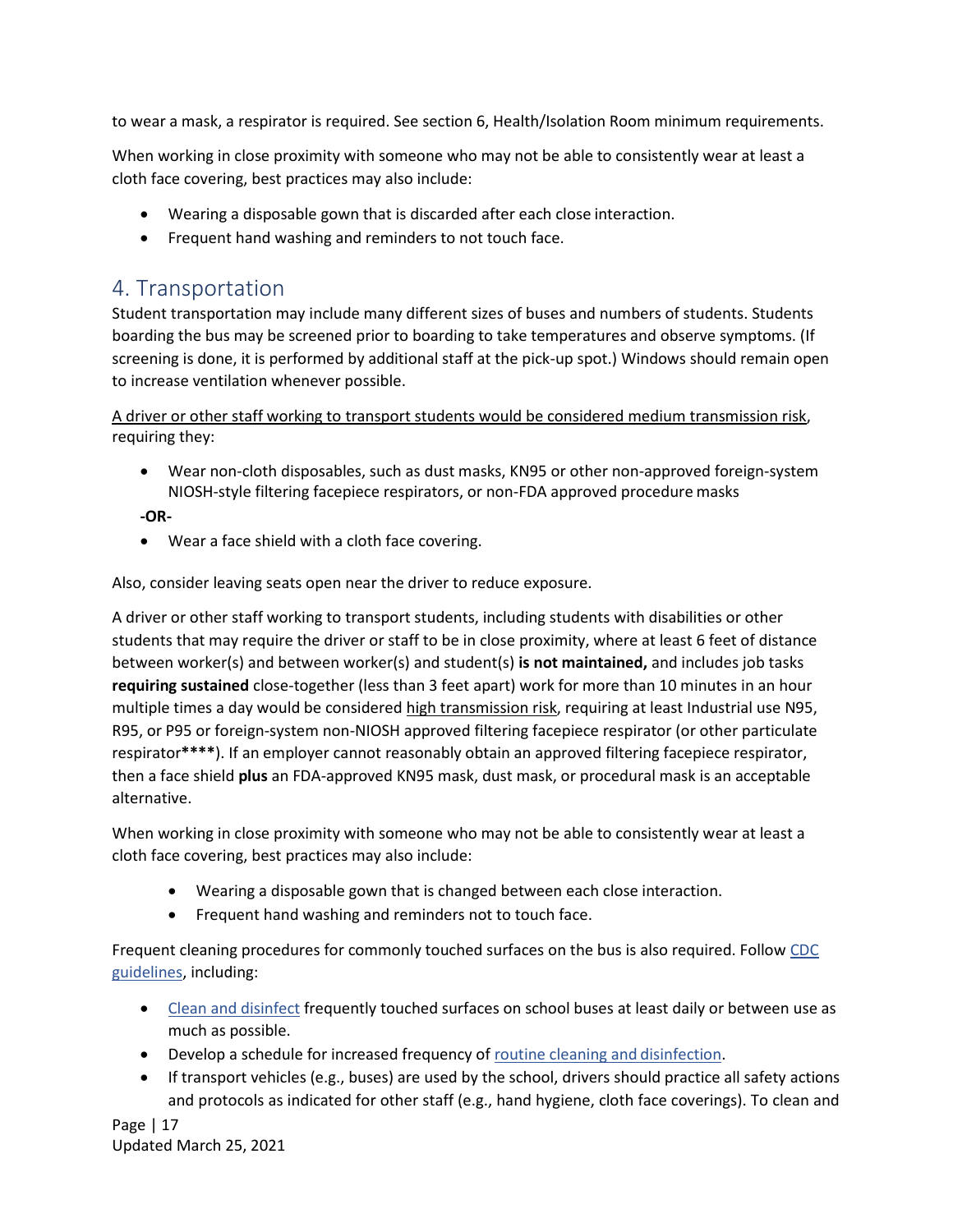disinfect school buses or other transport vehicles, see guidance for [bus transitoperators.](https://www.cdc.gov/coronavirus/2019-ncov/community/organizations/bus-transit-operator.html)

- o Develop a schedule for increased, routine cleaning and disinfection.
- o Ensure [safe and correct use](https://www.cdc.gov/coronavirus/2019-ncov/community/disinfecting-building-facility.html) and storage of [cleaning and disinfection products,](https://www.epa.gov/pesticide-registration/list-n-disinfectants-use-against-sars-cov-2) including storing products securely away from children. Use products that meet [EPA disinfection](https://www.epa.gov/pesticide-registration/list-n-disinfectants-use-against-sars-cov-2) [criteria.](https://www.epa.gov/pesticide-registration/list-n-disinfectants-use-against-sars-cov-2)
- $\circ$  Avoid using cleaning products near children and ensure there is adequate ventilation to prevent children or themselves from inhaling toxic fumes.

When considering spacing of students while being transported, 6 feet of distancing is not required. Follow DOH's K–[12 Guidance,](https://www.doh.wa.gov/Portals/1/Documents/1600/coronavirus/FallGuidanceK-12.pdf) including:

- Keep riders as far apart as possible on the bus. Consider how to reduce occupancy and increase space on the bus through scheduling (e.g., through staggered arrivals/departures, A/B scheduling) or add buses where possible.
- Require assigned seating.
- If possible, seat students with household members or members of their school group/cohort.
- Maximize outside air and keep windows open as much as possible.
- Encourage walking or biking where safe or being driven by caregivers when feasible.
- Require riders and staff members to wear a cloth face covering or acceptable alternative.
- Encourage students to wash or sanitize hands when they leave their home or classroom immediately before boarding the bus.
- Clean and disinfect frequently touched surfaces, including the tops and backs of seats, using an EPA-registered product and following manufacturers' instructions.

#### **Additional Resources**

- [National Association of Pupil](https://www.napt.org/covid) Transportation
- [Transit Operators Guidance](https://www.cdc.gov/coronavirus/2019-ncov/community/organizations/bus-transit-operator.html) (CDC)
- [List of Disinfectants for Use Against SARS-CoV-2](https://www.epa.gov/pesticide-registration/list-n-disinfectants-use-against-sars-cov-2) (Environmental Protection Agency)
- [Resources for School Bus Personnel](https://www.aft.org/sites/default/files/covid19_info_buscleaning.pdf) (American Federation of Teachers)

## <span id="page-17-0"></span>5. Food Service

In addition to other applicable food handling and safety requirements, school personnel preparing, serving, delivering, and cleaning up after service for students must be provided appropriate PPE to meet the conditions of their work. Several different approaches to food service in schools may be used.

Wherever possible, schools should have students bring their own meals or serve individually plated meals in classrooms instead of in a communal dining hall or cafeteria to reduce staff interaction, while ensuring the safety of children with food allergies.

In addition, schools should:

• Use disposable food service items (e.g., utensils, dishes). If disposable items are not feasible or desirable, ensure that all non-disposable food service items are handled with gloves and washed with dish soap and hot water or in a dishwasher. Individuals should [wash their hands](https://www.cdc.gov/handwashing/when-how-handwashing.html) after removing their gloves or after directly handling used food service items.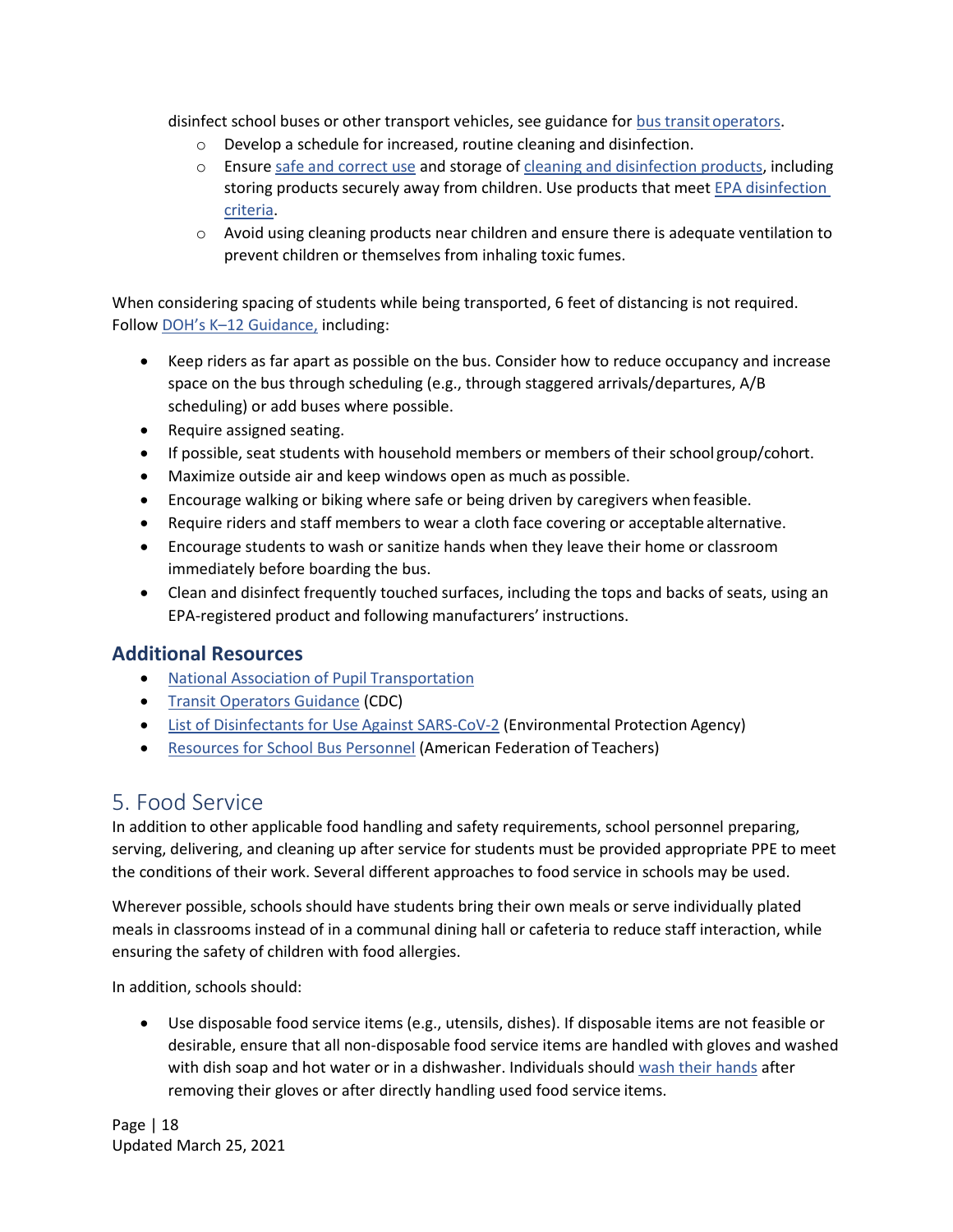• If food is offered, use pre-packaged boxes or bags for each student instead of a buffet or familystyle meal. Avoid sharing food and utensils and ensure the safety of children with food allergies.

In areas where food service workers are in a common, indoor kitchen, where at least 6 feet of distance between worker(s) and between worker(s) and student(s) **is mostly maintained,** but with job tasks that **require sustained** several minutes of 6-foot distance broken several times a day without sneeze guards or other mitigations would be considered medium transmission risk, requiring:

• Non-cloth disposables: dust mask, KN95 or other non-approved foreign-system NIOSH-style filtering facepiece respirators, or non-FDA approved procedure masks.

#### **-OR-**

- A face shield with a cloth face covering.
- Tools are shared and sanitized between different users.

In areas where food service workers are in a common, indoor kitchen, where number present allows for at least 6-foot distance between worker(s) and between worker(s) and student(s) to be **easily maintained full time** and only broken intermittently, in passing, up to several times a day would be considered low transmission risk, requiring:

- A reusable cloth face covering that fully covers the mouth and nose.
- Tools are not shared or are sanitized between different users.

Workers delivering meals are encouraged to place them outside the classroom or eating space, and pick up leftover food/packaging there, as well. Staff delivering pre-packaged meals or retrieving debris after meals, but remaining outside the eating area or classroom, where at least 6-foot distance between worker(s) and between worker(s) and student(s) is **easily maintained fulltime** and only broken intermittently, in passing, up to several times a day are considered low transmission risk, requiring:

- A reusable cloth face covering that fully covers the mouth and nose.
- Tools are not shared or are sanitized between different users.
- A face shield that includes a cloth extension attached to the entire edge of the shield is an acceptable accommodation.

Food service workers serving students or cleaning after a meal, gathered in a cafeteria, whether in a cohort group or not, where at least 6-foot distance between worker(s) and between worker(s) and student(s) **is mostly maintained,** but with job tasks that **require sustained** several minutes of 6-foot distance broken several times a day without sneeze guards or other mitigations would be considered medium transmission risk, requiring:

• Non-cloth disposables: dust mask, KN95 or other non-approved foreign-system NIOSH-style filtering facepiece respirators, or non-FDA approved procedure masks.

**-OR-**

• A face shield with a cloth face covering.

In addition, follow Department of Health guidelines for schools, including:

Page | 19 Updated March 25, 2021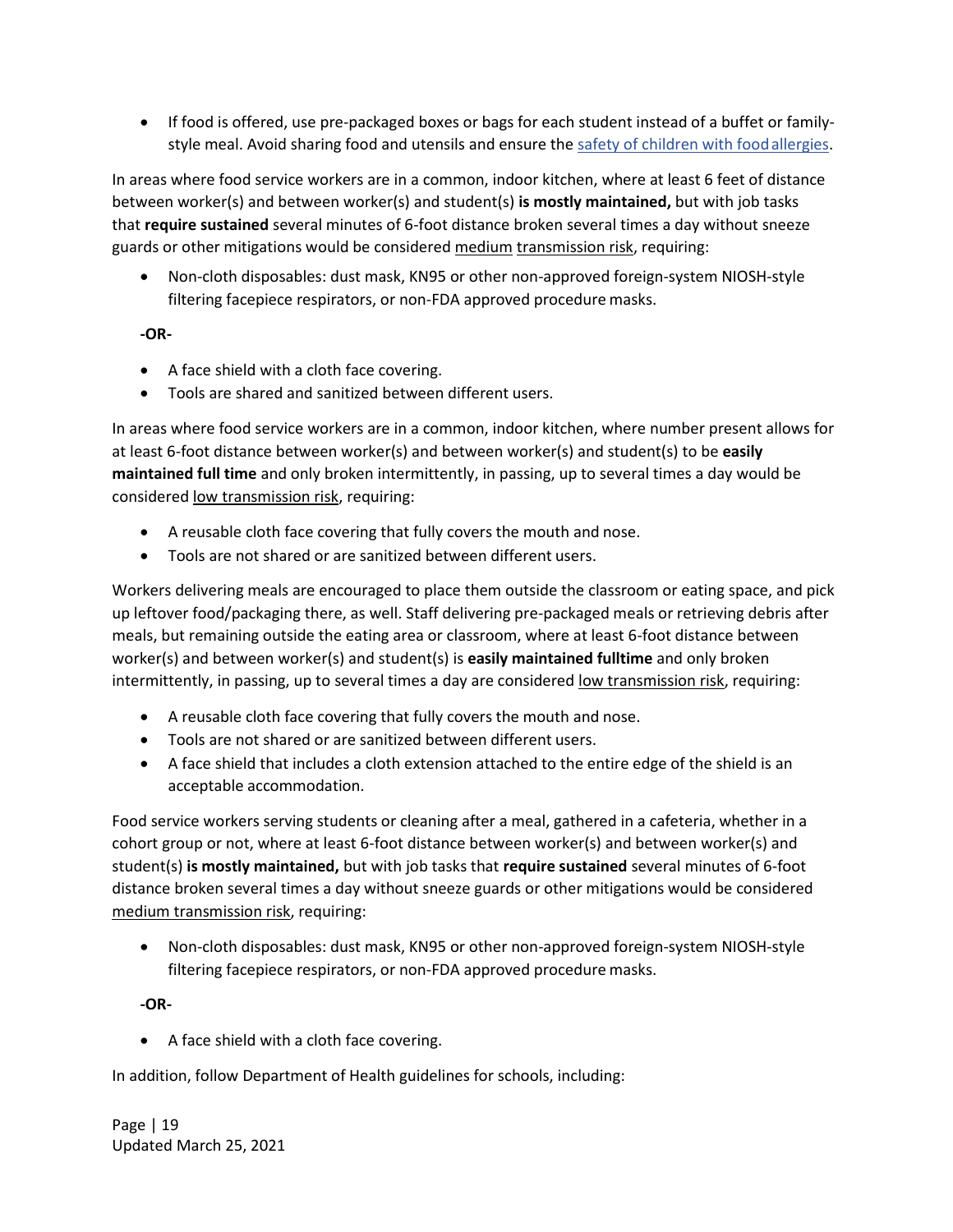- Limit gatherings and potential mixing of classes or groups in the cafeteria or other communal spaces.
- If using the cafeteria, have students sit with their class or group and ensure physical distance between students in a group or cohort and between groups.
- Stagger mealtimes in lunchroom or dining hall. Arrange and direct the flow of students to reduce crowding such as at handwashing sinks, food vending areas, etc.
- Space students as far apart as you can at the table. Make sure tables are at least 6 feet apart. Individually plate food for each student.
- To reduce the spread of germs, staff (not students) should handle utensils and serve food.
- Clean and sanitize tables before and after each group eats. Use a washable plastic tablecloth for wooden tables.

Schools could also review the [CDC's guidance for bars and restaurants](https://www.cdc.gov/coronavirus/2019-ncov/community/organizations/business-employers/bars-restaurants.html) for additional food service safety guidance.

## <span id="page-19-0"></span>6. Health/Isolation Room

Each school facility is required to plan for temporarily isolating any staff or student who appears symptomatic or indicates a fever, cough, shortness of breath, fatigue, muscle aches, or new loss of taste or smell. Refer to the [CDC guidance about protecting school staff](https://www.cdc.gov/coronavirus/2019-ncov/community/schools-childcare/k-12-staff.html) to ensure that personnel managing sick employees or students are appropriately protected from exposure. See also [What Healthcare](https://www.cdc.gov/coronavirus/2019-nCoV/hcp/index.html) [Personnel Should Know About Caring for Patients with Confirmed or Possible COVID-19 Infection.](https://www.cdc.gov/coronavirus/2019-nCoV/hcp/index.html)

- Only designated, trained staff should interact with people showing symptoms of COVID-19. At least one designated, trained staff member should be available at all times in case there is a need to isolate a symptomatic employee or student.
- When providing care for anyone with suspected or confirmed SARS-CoV-2 infection, personnel who need to be within 6 feet of a sick colleague or student must be provided appropriate PPE (including gloves, a gown, a face shield or goggles, and an N95 or equivalent or higher-level respirator or a surgical facemask and face shield if a respirator is not available), and follow [Standard and Transmission-Based](https://www.cdc.gov/coronavirus/2019-ncov/hcp/infection-control-recommendations.html) Precautions.

If respirators are needed, they must be used in the context of a comprehensive respiratory protection program that includes medical exams, fit testing, and training in accordance with Washington Administrative Code 296-842 – Respirators.

Staff serving in these roles would be considered an extremely high transmission risk, requiring:

- FDA-approved surgical mask or healthcare N95 filtering facepiece respirator**\*\*\*\*** or elastomeric respirator with particulate filters. Tight-fitting respirators must be fit-tested and the wearer must be clean-shaven. Powered-air purifying respirator (PAPR) with particulate filter may be used; no fit testing is required for loose-fitting models. When feasible, clients with COVID-19 should also wear an FDA-approved surgical N95 or surgical mask.
	- $\circ$  If an employer cannot reasonably obtain an approved filtering facepiece respirator, then a face shield **plus** an FDA-approved KN95 mask, dust mask, or procedural mask is an acceptable alternative.

Page | 20 Updated March 25, 2021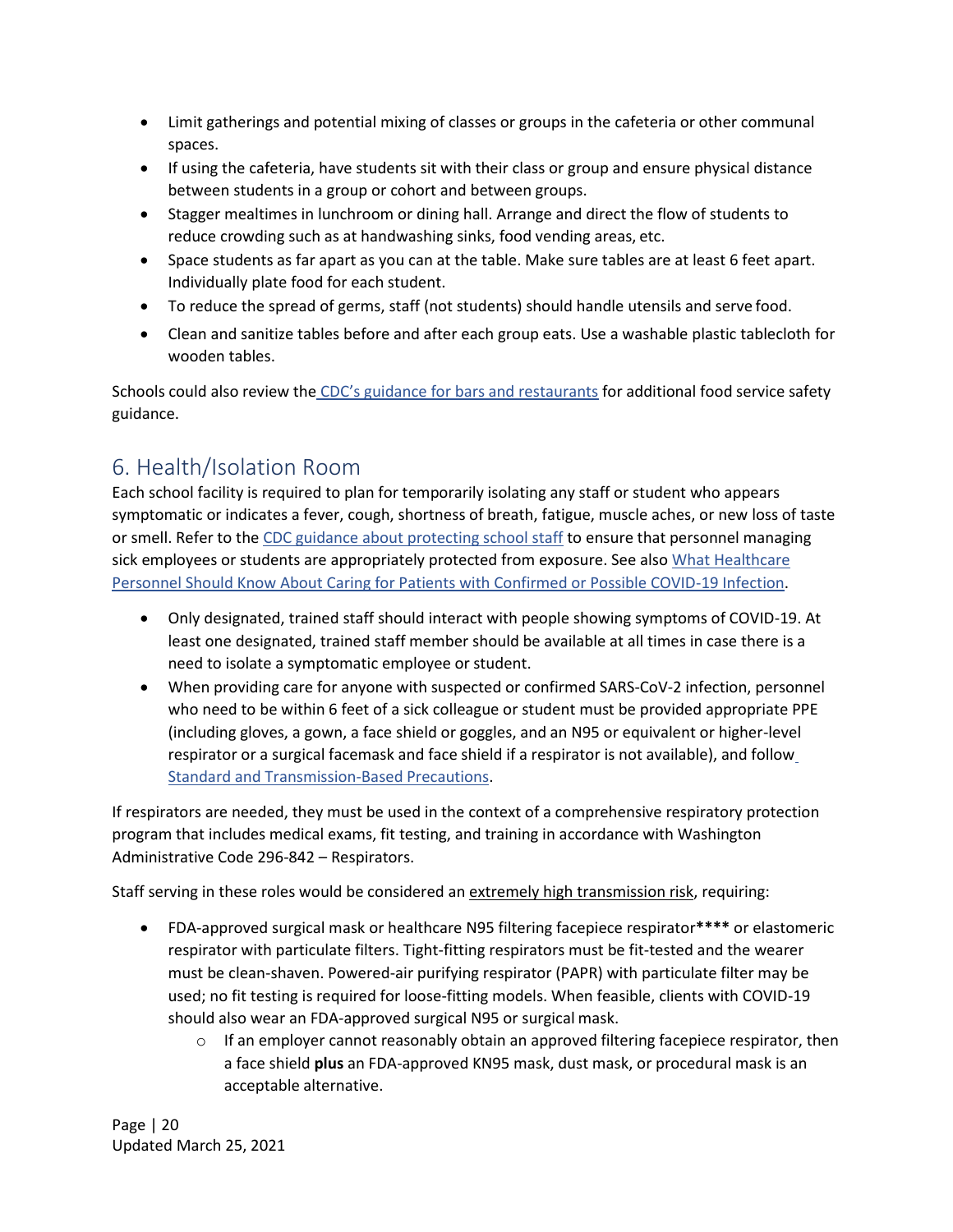• Add face shield to surgical masks or eye goggles to half-face disposable respirators and nonpermeable disposable upper body coverings; use powered-air purifying respirator (PAPR) system, elastomeric full-face respirators with particulate filters or higher protection.

However, if the interaction with ill students involves students without masks, particularly for very close contact (3 feet), or if there is an additional reason for concern (aerosol-generating procedure or performing physical assistance would be the most likely), a surgical mask would not be sufficient. If staff are simply watching over the students and can generally maintain physical distancing, then surgical masks are sufficient.

In addition, staff are required to cordon off any areas where an employee or student with probable or confirmed COVID-19 illness was present until the area and equipment is cleaned and sanitized. Follow th[e cleaning guidelines set by the CDC](http://www.cdc.gov/coronavirus/2019-ncov/community/clean-disinfect/index.html) to clean and sanitize.

School nurses circulating in multiple school settings must follow these guidelines for each school setting in which they work. In addition, follow guidelines required for cleaning vehicles prior to traveling between work locations.

*This document does NOT substitute nursing judgment and acknowledges that courses of action may be modified on a case-by-case basis.*

#### **Additional Resources**

- [Guidance for Healthcare Personnel on the Use of PPE in Schools During COVID-19](https://www.nasn.org/nasn-resources/practice-topics/covid19) (National School Nurses Association)
- Special Considerations [School nurses/health professionals](https://www.cdc.gov/coronavirus/2019-ncov/community/schools-childcare/k-12-staff.html#school-nurses) (CDC)

## <span id="page-20-0"></span>7. Performing Arts

Please refer to the K–[12 Schools 2020](https://www.doh.wa.gov/Portals/1/Documents/1600/coronavirus/FallGuidanceK-12.pdf)–21 guidance for co-curricular performing arts activities in K–12 schools.

For classroom activities (lecture, discussion, and so forth) follow the guidance for the general instructional settings.

For practice of performance skills, refer to the Theatre and Performing Arts guidance for physical distancing, capacity, and time restrictions. Other than wind instrument players, all students must wear a 3-layer surgical style, well-fitting mask. Wind instrument players must use a mask adapted for playing and covers for their instruments designed to filter aerosols.

Time between practice sessions should be 20 minutes or enough for at least one air change and ideally allowing for 3 air changes.

Instructors for practice sessions have a medium exposure risk and must use a non-cloth disposable mask: dust mask, KN95 or other non-approved foreign-system NIOSH-style filtering facepiece respirators, or non-FDA approved procedure masks.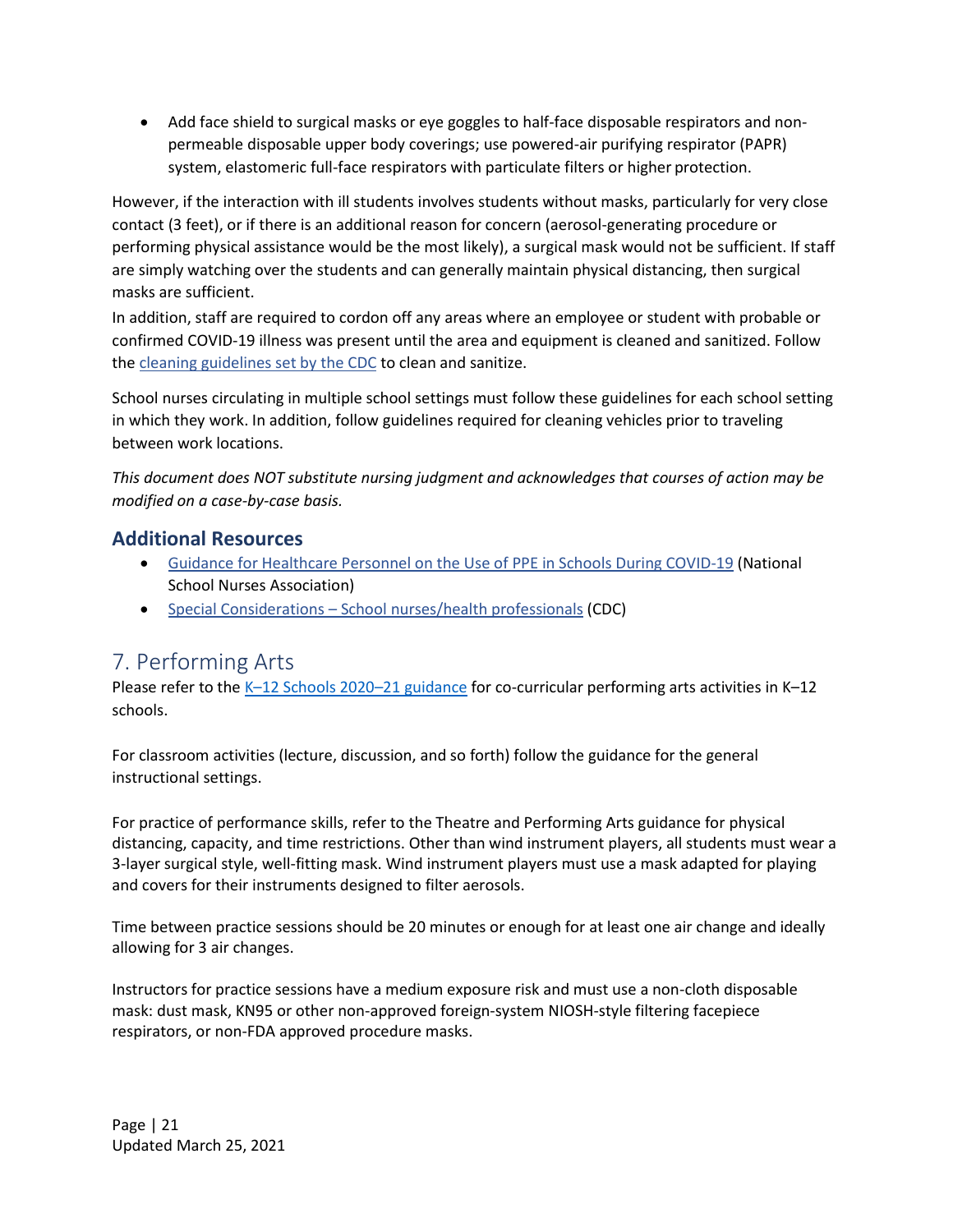## <span id="page-21-0"></span>8. Physical Education

Whenever possible, physical education should occur outdoors, within class cohorts. Outdoor locations for fitness training and team sports are preferred to indoor locations and should be utilized to the greatest extent possible to allow for maximum fresh air circulation and social distancing. Outdoor temporary structures may be used. Outdoor temporary structures should have no more than two walls to provide appropriate ventilation.

Maintain at least 6 feet of distance between worker(s),between worker(s) and student(s), and between students. Clean and disinfect all exercise equipment and tools between users.

If indoors, increase the distance between staff and students during exercise and follow DOH guidelines, avoid strenuous activity so that a cloth face covering is worn by all participants at all times. Keep doors and windows open where possible and utilize fans to improve ventilation. Adjust mechanical ventilation systems to bring in as much outside air as possible. Increase filters to MERV 13 if the HVAC can accommodate.

Use class cohorts to reduce possible transmission outside the cohort. Clean and disinfect all exercise equipment and tools between users. In addition, schools should:

- Modify or adjust cardio equipment, free weight areas, weight training equipment, and classrooms to maintain at least 6 feet of distance between students and coaching staff or athletic trainers.
- Where specialized equipment is used such as weighs, balls, or rackets, they must be disinfected between each use.
- Consider limiting locker room access to the restroom area only, prohibiting the use of shower and changing areas.
- Consider closing water stations and water fountains if students have alternative water access.
- Encourage staff and students to bring their own water bottles to minimize use and touching of water fountains or consider installing no-touch activation methods for waterfountains.
- Students and staff must wash their hands or use hand sanitizer before and after each exercise session.
- Mark group exercise areas with floor markings to show the physical distancing requirements for participants, when practical, and sanitize thoroughly before and after use. Adequate time must be provided between classes in order for the facility to properly sanitize after each class.

Staff, whether working with a cohort or not, where at least 6 feet of distance between worker(s) and between worker(s) and student(s) **is mostly maintained,** but with job tasks that **require sustained**  several minutes of 6-foot distance broken several times a day without sneeze guards or other mitigations, are considered medium transmission risk, requiring:

• Non-cloth disposables: dust mask, KN95 or other non-approved foreign-system NIOSH-style filtering facepiece respirators, or non-FDA approved procedure masks.

**-OR-**

• A face shield with a cloth face covering.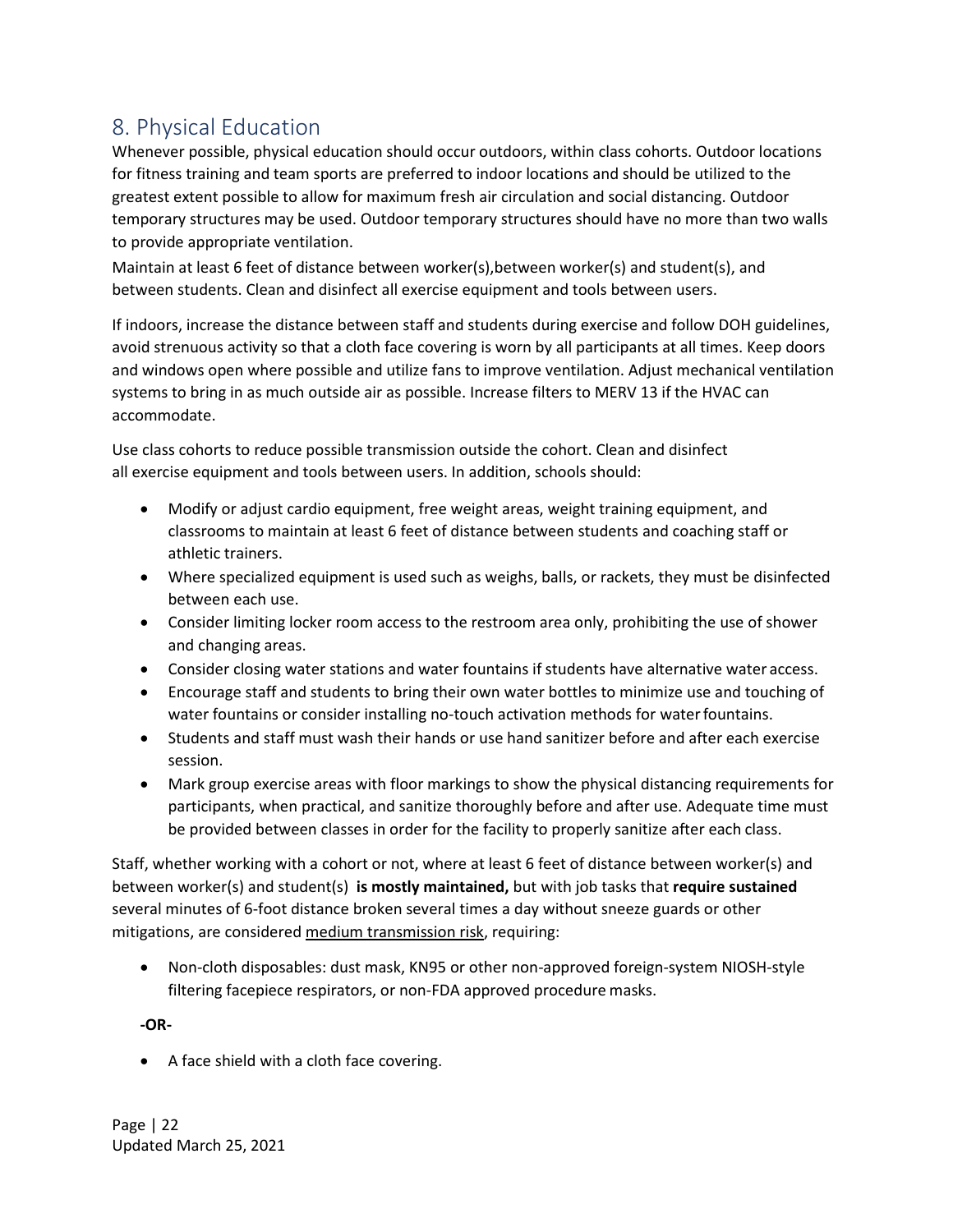#### **Additional Resources**

- [COVID-19 Reopening Guidance for Businesses and Workers](https://www.governor.wa.gov/issues/issues/covid-19-resources/covid-19-reopening-guidance-businesses-and-workers) (Governor Inslee's Office)
- [Phase 2 and 3 Indoor Fitness and Training COVID-19 Reopening Requirements](https://www.governor.wa.gov/sites/default/files/COVID19Phase2FitnessGuidelines.pdf)  Update (Governor Inslee's Office)
- [Indoor Fitness and Training](https://www.governor.wa.gov/sites/default/files/COVID19Phase2FitnessMemo.pdf)  Proclamations 20–25 (August 3, 2020 Memo by Governor Inslee)
- [Fitness Frequently Asked Questions](https://www.governor.wa.gov/sites/default/files/FINAL_Fitness%20FAQs%20%288-7-20%29.pdf) (Governor Inslee's Office)

## <span id="page-22-0"></span>9. Distribution Centers (Food Service, Technology, etc.)

Distribution centers used to prepare and distribute items such as meals, student learning packets, or technology have generally been held outside with few or no students present. Interaction is limited between employees and the public, with the public remaining in their vehicles to access services and supplies.

The following guidance should be followed when school employees are outside and are working together to prepare and package meals and materials:

- 1. In a large area where at least 6 feet of distance between worker(s) and between worker(s) and student(s) or members of the public is **easily maintained fulltime** and only broken intermittently, in passing, up to several times a day and tools are not shared or are sanitized between different users would be considered low transmission risk, requiring:
	- A reusable cloth face covering that fully covers the mouth and nose.
	- Writing utensils or other tools are not shared or are sanitized between users.
	- A face shield that includes a cloth extension attached to the entire edge of the shield is an acceptable accommodation.
- 2. In a large area where at least 6 feet of distance between worker(s) and between worker(s) and student(s) is **mostly maintained,** but with job tasks that require several minutes of 6-foot distance broken several times a day and tools are shared and sanitized between different users would be considered medium transmission risk, requiring:
	- Non-cloth disposables: dust mask, KN95 or other non-approved foreign-system NIOSHstyle filtering facepiece respirators, or non-FDA approved procedure masks.

#### **-OR-**

• A face shield with a cloth face covering.

For school employees working together to distribute meals and materials where they are outside and have limited interaction with members of the public only such as reaching through a car window and/or placing items into a car trunk, where at least 6 feet of distance between worker(s) and between worker(s) and student(s) or members of the public is **easily maintained fulltime** and only broken intermittently, in passing, up to several times a day and tools are not shared or are sanitized between users would be considered low transmission risk, requiring:

- A reusable cloth face covering that fully covers the mouth and nose.
- Writing utensils or other tools are not shared or are sanitized between users.
- A face shield that includes a cloth extension attached to the entire edge of the shield is an

Page | 23 Updated March 25, 2021